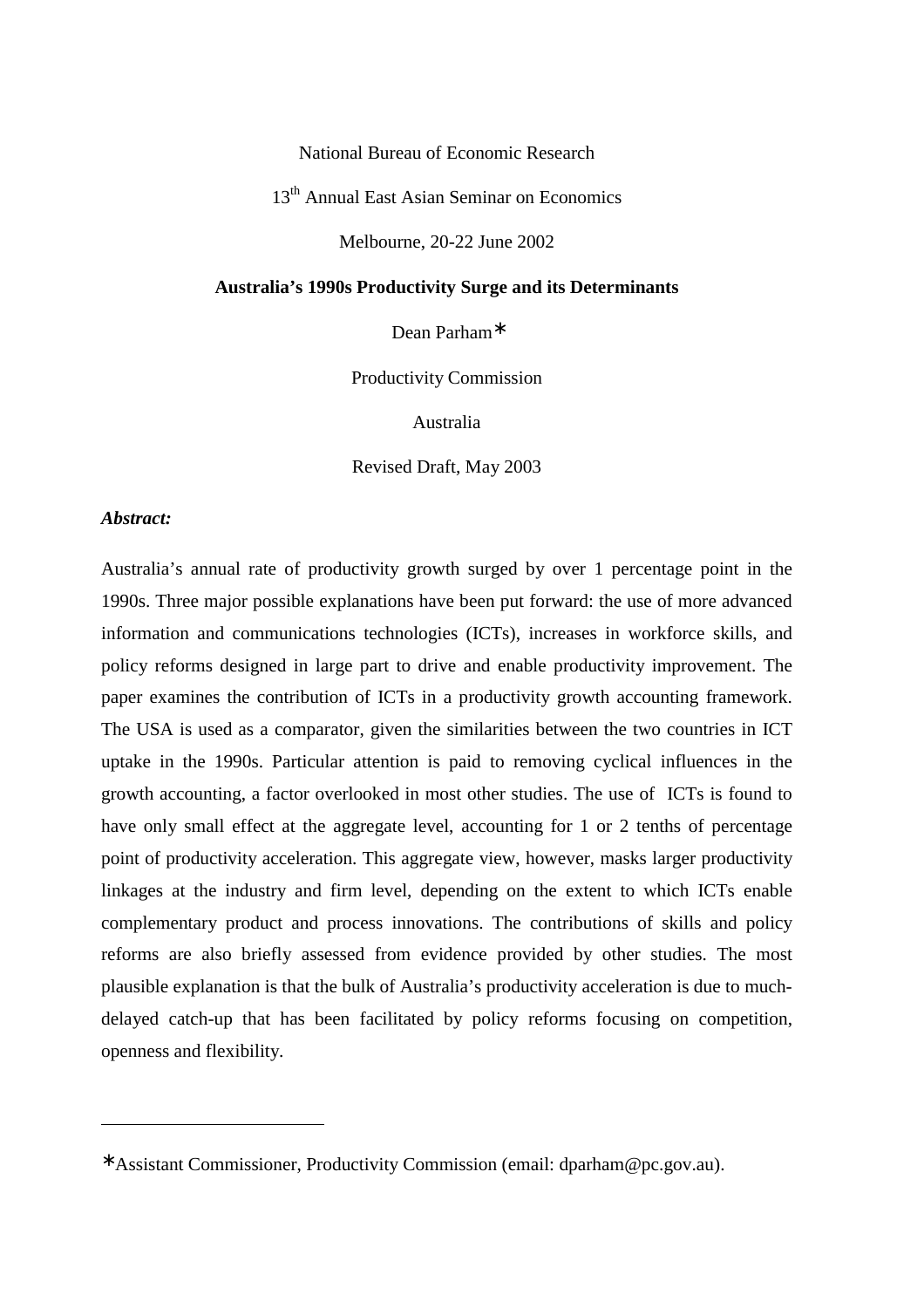### *Acknowledgements and disclaimer:*

This paper partly draws on and updates previous work undertaken with colleagues Paul Roberts and Haishun Sun (Parham, Roberts and Sun 2001). Paula Barnes, Paul Roberts and Tracey Horsfall assisted with the preparation of the paper. Richard Snape made comments on a previous draft. Helpful comments from discussants at the seminar and the editors and referees of the volume of proceedings are gratefully acknowledged. Any remaining errors are mine. The view expressed do not necessarily reflect the views of the Productivity Commission.

#### *Productivity Commission website*: www.pc.gov.au

*Productivity page:* www.pc.gov.au/work/productivity/index.html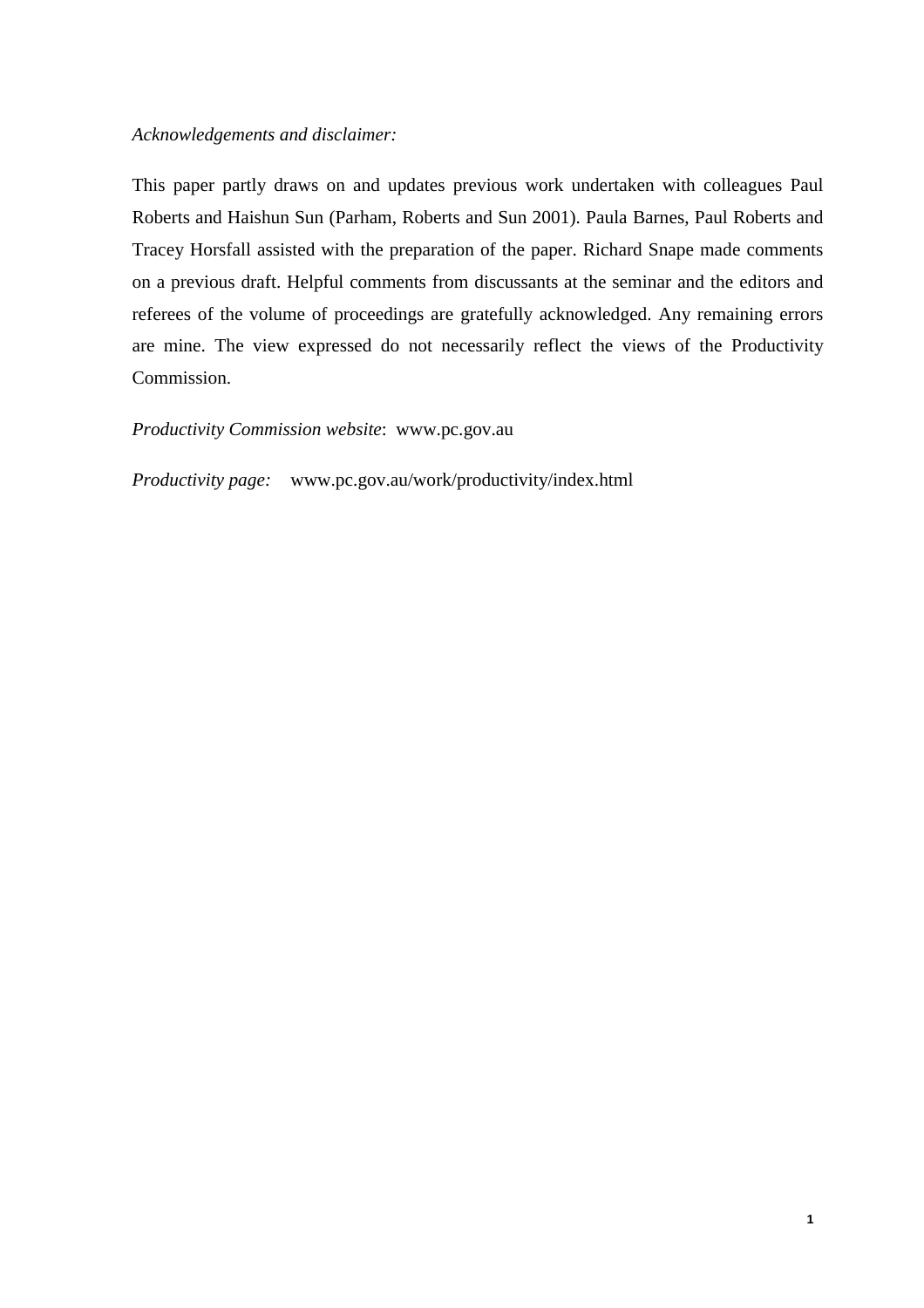### **1. Introduction**

Australia's growth performance since the early 1990s has been exceptional. Over the last 10 years, annual GDP growth averaged just under 4 per cent — a performance not seen since the 1960s and early 1970s. Strong growth even persisted in the midst of the 1997 Asian financial crisis and the 2001 global downturn.

A surge in productivity growth has underpinned Australia's good performance. After showing its weakest rate in the 1980s, Australia's productivity growth accelerated by a little over 1 percentage point to new highs in the 1990s — labour productivity growth at an average 3.2 per cent a year and multifactor productivity (MFP) growth at 1.8 per cent a year.

The much improved performance has stimulated a search for reasons. A few commentators have disputed the significance of the evidence of a productivity surge by speculating about the influence of recovery from the early 1990s recession and measurement error.<sup>1</sup> But the length and strength of the productivity resurgence — controlling for cyclical influences demand some 'structural' explanations. Most attention has focused on three candidates:

- a shift in the production frontier due to the introduction of new technology specifically information and communications technologies (ICTs);
- a shift toward the frontier through efficiency improvements stimulated by a set of microeconomic policy reforms — 'catch-up' gains from firms moving toward best practice and from resources shifting to where they can be used more productively; and
- an increase in average education attainment and skills that would increase human capital deepening and promote innovation through the absorption and development of technologies and efficient business practices.

-

<sup>&</sup>lt;sup>1</sup> To account for an acceleration in productivity growth any measurement error would have to have worsened (if an over-estimation) or diminished (if an underestimation). The latter is more possible in that estimation of productivity in some service industries may have improved. On the other hand, many OECD countries have similarly improved and harmonised aspects of estimation, without generating estimates of productivity acceleration anywhere near the strength of Australia's.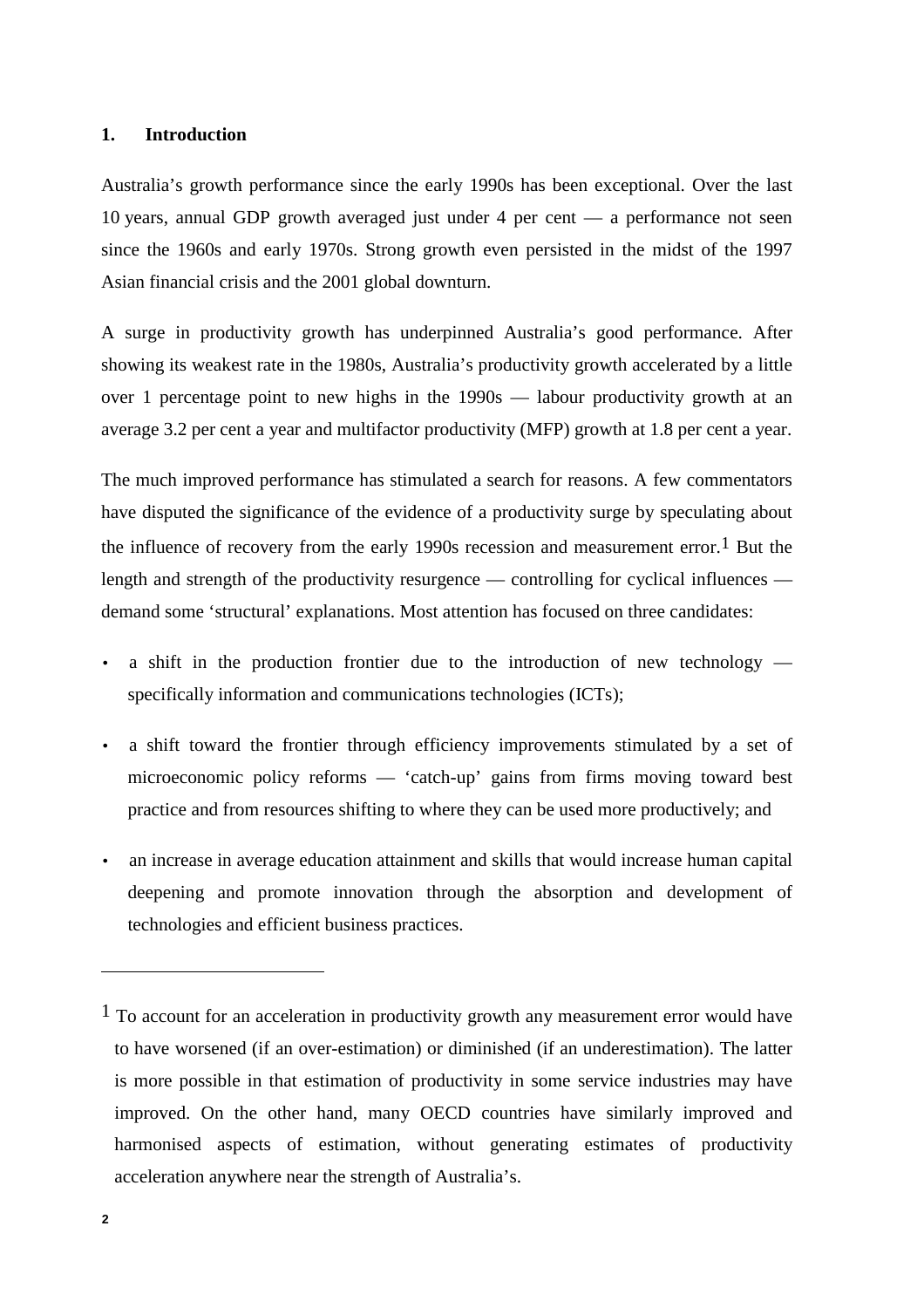This paper concentrates on the first possible explanation, particularly since there has been worldwide interest in ICTs as a source of productivity growth. A comparison with US experience, using a growth accounting framework, provides the basis for assessing the contribution of ICTs to Australia's aggregate productivity acceleration. Productivity growth and the ICT contributions to it are sensitive to cyclical effects. This study is distinguished from others by the attention paid to selection of periods that minimise cyclical effects. The paper also draws on other empirical work to briefly assess other possible explanations.

## **2. An overview of Australia's productivity performance**

Australia's recent productivity performance needs to be set in a broad historical and international context to highlight some of the developments that should be covered in a comprehensive explanation of the 1990s surge.

## **2.1 A broad sweep across countries and the decades**

 $\overline{a}$ 

Australia's rate of productivity growth was comparatively low over most of the  $20<sup>th</sup>$  century. At the beginning of the century, Australia had one of the highest levels of labour productivity in the world (Maddison 2001), reflecting the combination of a relative abundance of natural resources and a relatively small population. Governments subsequently traded this high productivity position for nation building as, with widespread popular support, they encouraged population growth, diversification of the economic base and redistribution of income through a set of policies that (perhaps unintentionally) held growth in productivity in check.

Nevertheless, Australia still enjoyed a relatively high ranking at the start of the post-war era. In 1950, Australia's GDP per hour was 81 per cent of the productivity leader — the USA and it ranked 4 among a group of 22 developed or high-income countries (figure  $1<sup>2</sup>$  and table 1).

<sup>2</sup> Figure 1 shows productivity levels in 22 OECD countries in 1950, 1960, 1973, 1990 and 2001. Some observations are offset from the reference year on the chart to avoid overwriting.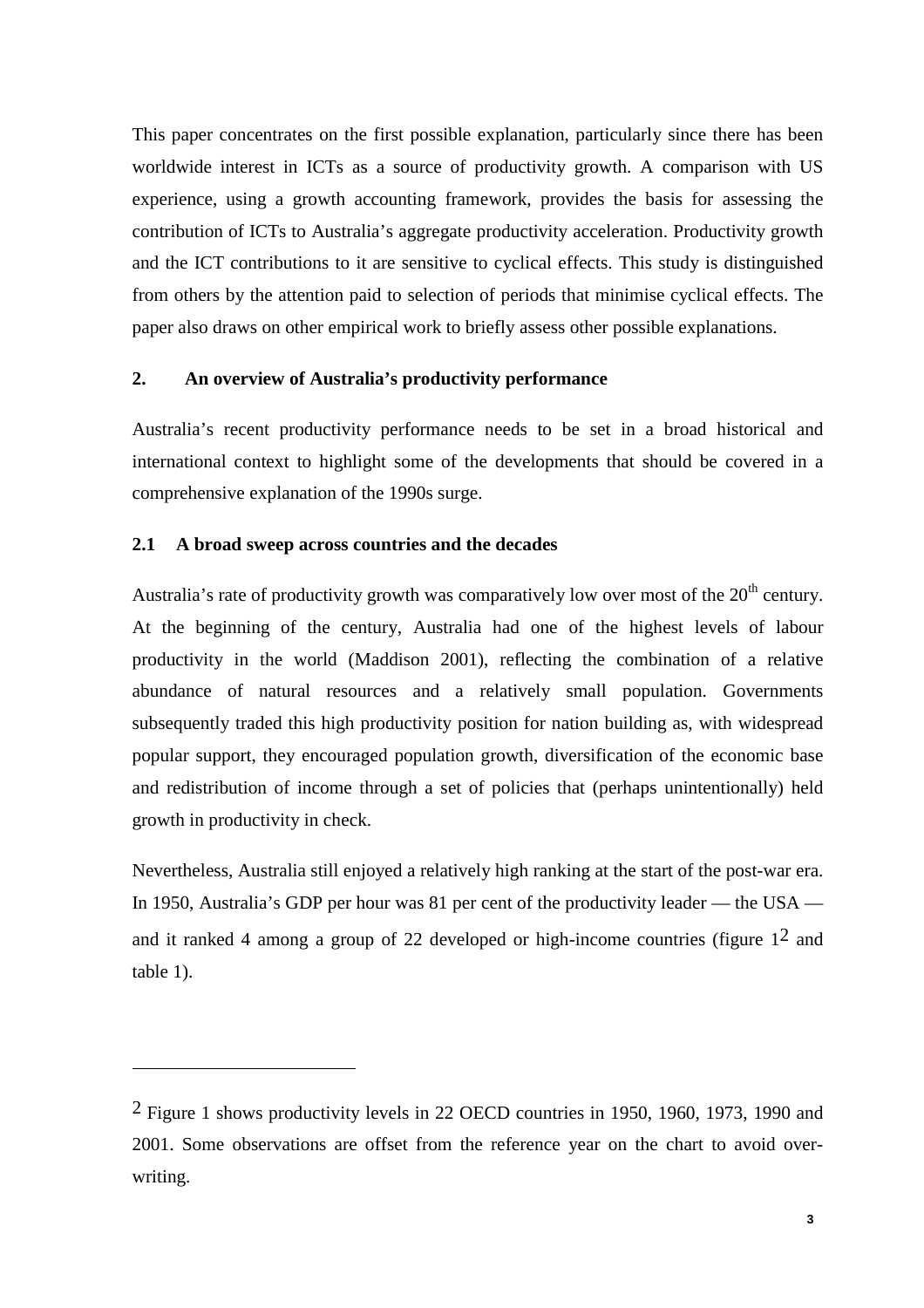The next four decades were a period of catch-up to the leader and convergence in productivity levels. European countries, in particular, started to catch up and in some cases overtook the USA (figure 1).

Australia did not participate in this 'convergence club'. Many countries also overtook Australia as it slipped further behind the USA in the 1950s and then merely maintained its position relative to the USA until 1990. Australia's ranking slipped to 15 by 1990.

Figure 1 Labour productivity in OECD countries, 1950, 1960, 1973, 1990 and 2001



GDP per hour (US\$ at purchasing power parity)

*Source:* Data sourced from University of Groningen and The Conference Board, GGDC Total Economy Database, 2002; http://www.eco.rug.nl/ggdc, accessed 7 March 2002.

A string of policy reviews in the 1960s, 1970s and 1980s attributed this relatively poor performance to highly regulated product, capital and labour markets and the inefficient provision of economic infrastructure (energy, water, transport, communications), which was dominated by government-owned enterprises operating without clear commercial imperative or performance regulation.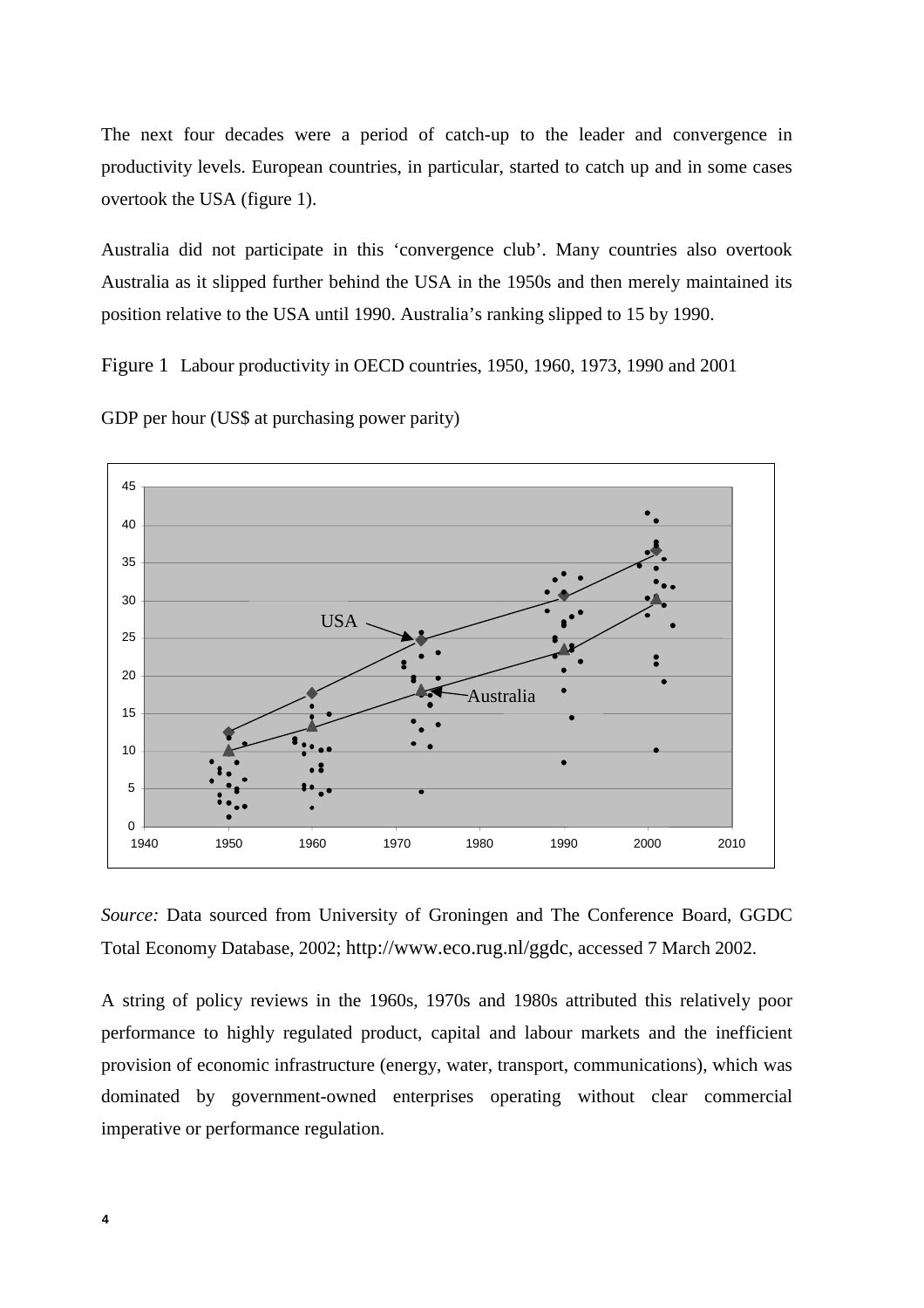As a consequence of relatively poor productivity growth, Australia's ranking on the international league table of GDP per capita also dropped — from 5 in 1950 to 15 in 1990 (table 1).

|                                 | 1950           | 1960 | 1973 | 1990 | 2001 |  |
|---------------------------------|----------------|------|------|------|------|--|
| <b>GDP</b> per hour             |                |      |      |      |      |  |
| Australia's rank                | $\overline{4}$ | 5    | 10   | 15   | 14   |  |
| % of US level                   | 81             | 75   | 74   | 77   | 83   |  |
| GDP per capita                  |                |      |      |      |      |  |
| Australia's rank                | 5              | 7    | 9    | 15   | 7    |  |
| % of US level                   | 78             | 78   | 77   | 74   | 78   |  |
| Labour utilisation <sup>a</sup> |                |      |      |      |      |  |
| Australia's rank                | 16             | 17   | 7    | 7    | 5    |  |
| % of US level                   | 96             | 104  | 104  | 96   | 94   |  |

Table 1 Australia's rankings on productivity, average income and labour utilisation<sup>a</sup> levels among 22 OECD countries

<sup>a</sup> Labour utilisation is the number of hours worked per head of total population. It explains the difference between GDP per hour and GDP per capita.

*Source:* As for Figure 1.

## **2.2 The productivity surge in the 1990s**

Figure 2 shows the rates of labour productivity growth over productivity cycles in the market sector of the Australian economy. Measurement over productivity cycles — from productivity peak to productivity peak — neutralises the spurious influence of the business cycle. The latest period, 1998-99 to 2001-02, is not a complete cycle. Since productivity growth over this period cannot be taken confidently to be an underlying rate, attention is focused on the most recent completed cycle, 1993-94 to 1998-99.

The figure shows that Australia's productivity growth rebounded in the 1990s, with underlying rates reaching record highs. The record 3.2 per cent annual average labour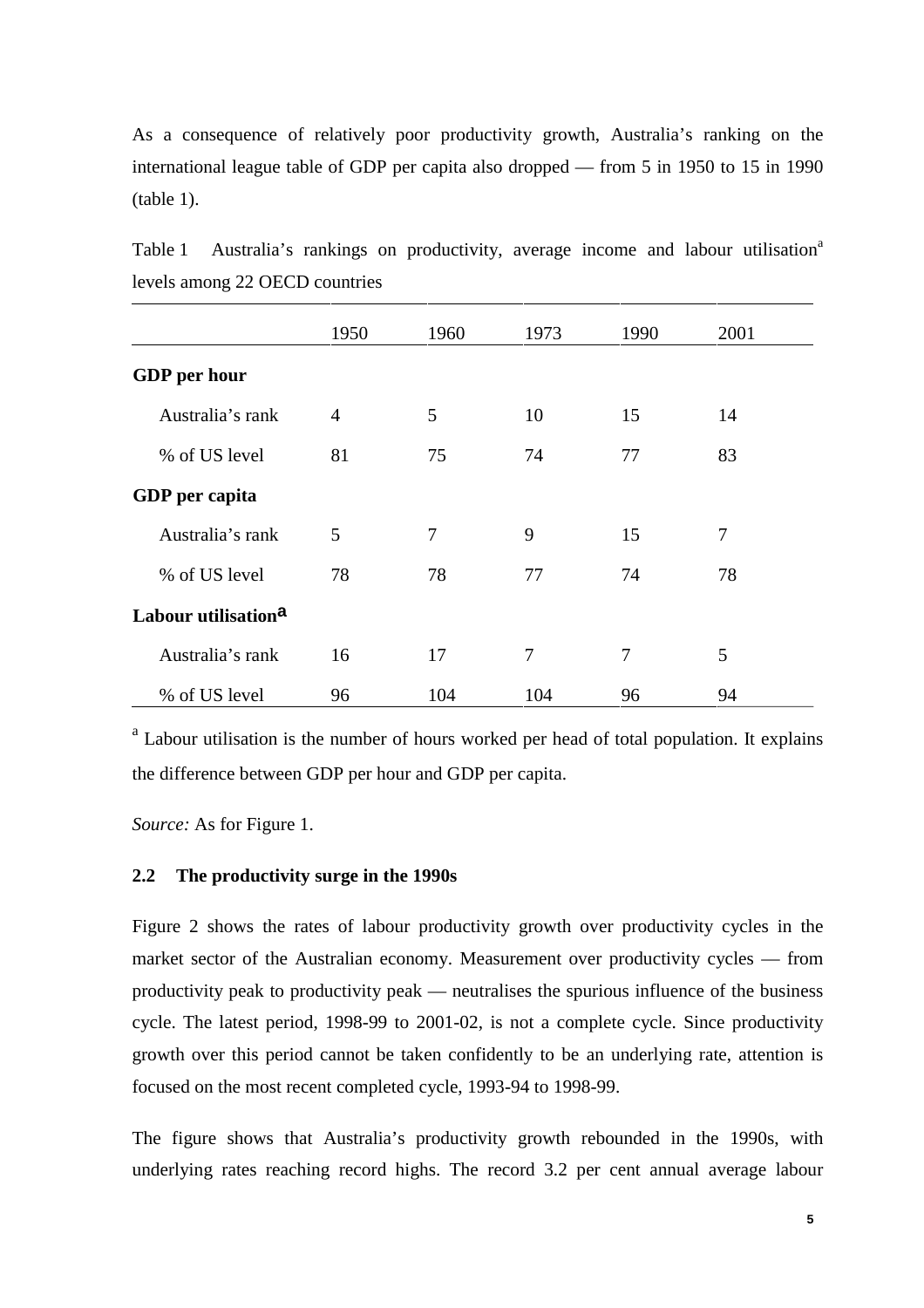productivity growth in the 1993-94 to 1998-99 cycle compares with an average of 2.0 per cent in the previous cycle and 1.7 per cent over the cycles from 1981-82 to 1993-94.

Figure 2 Growth in labour productivity over productivity cycles<sup>a</sup> and contributions from capital deepening and multifactor productivity, 1964-65 to 2001-02



Average annual rates of growth (per cent)

<sup>a</sup> Productivity cycles are the intervals between productivity peaks, as identified by the Australian Bureau of Statistics (ABS).

<sup>b</sup> Incomplete cycle.

*Source:* ABS 5204.0 and Productivity Commission estimates.

MFP growth was the major contributor to improved labour productivity growth. With the rate of capital deepening stable at around 1.4 per cent a year, better MFP growth has accounted for all of the acceleration in Australia's underlying labour productivity growth (figure 2). Record MFP growth of 1.8 per cent a year accounted for around two-thirds of labour productivity growth in the 1990s cycle. MFP accelerated from 0.7 per cent a year the average over both the previous cycle and the three cycles between 1981-82 and 1993-94.

The start of the surge cannot be pin-pointed with precision because of recession-related effects. Figure 3 suggests that the Australian economy took a new growth path, based on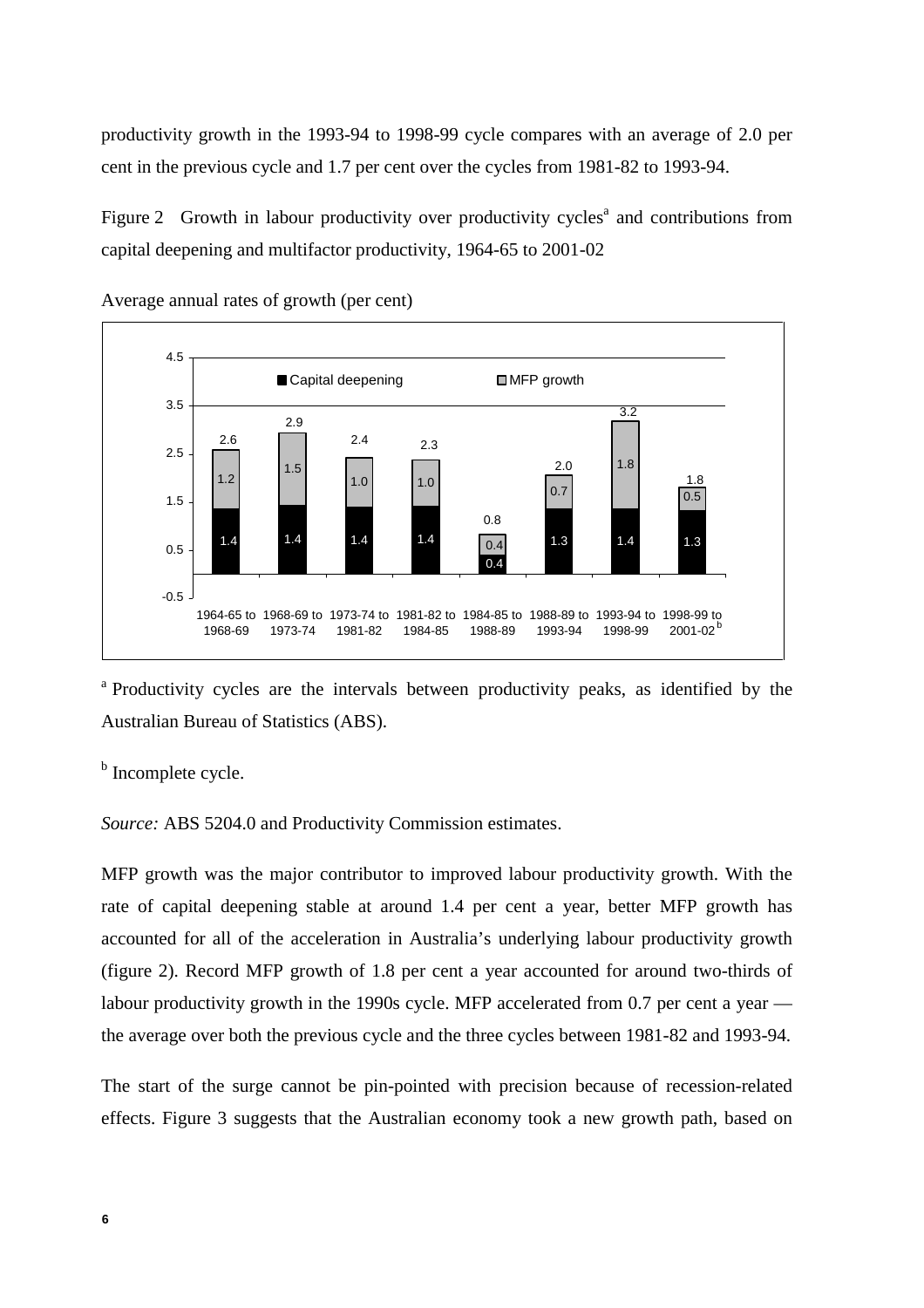higher MFP growth, in the early 1990s, around 1993.<sup>3</sup> Even without precision, it would appear that Australia's productivity surge pre-dated the uplift in US productivity growth from 1995.

Strong productivity growth in the 1990s fuelled relatively strong growth in average incomes and raised Australia's GDP per capita ranking to 7 by 2001 (table 1). Australia's level of GDP per head had recovered from 74 per cent of the US level in 1990, to regain its very long-term position at around 78 per cent by 2001.

In summary, Australia's productivity and average income growth were relatively poor when there was a world-wide productivity boom in the catch-up and convergence era of the postwar period. Australia only started to catch up on the USA during the 1990s — a period of mixed performance across countries. The USA itself accelerated, contributing to a breakdown in convergence.4 Australia not only kept pace with, but exceeded, the US acceleration to record one of the highest accelerations in the OECD area (OECD 2001a).

 $\overline{a}$ 

<sup>&</sup>lt;sup>3</sup> Figure 3 plots paired observations of the capital to labour ratio and labour productivity levels. Because of the general tendency of capital deepening, the observations line up in chronological order. Shifts from one observation to another occur can be attributed to combinations of capital deepening and MFP growth. If the relative importance of MFP growth increases, as happened in the 1990s, the observations follow a steeper gradient. See Parham (1999) for more details on growth path analysis.

<sup>4</sup> Catch-up and convergence stalled in the 1990s as US productivity accelerated relative to most other countries (Australia being one notable exception). Convergence actually broke down in the second half of the 1990s, when the US productivity acceleration was strongest (OECD 2001a, McGuckin and van Ark 2002).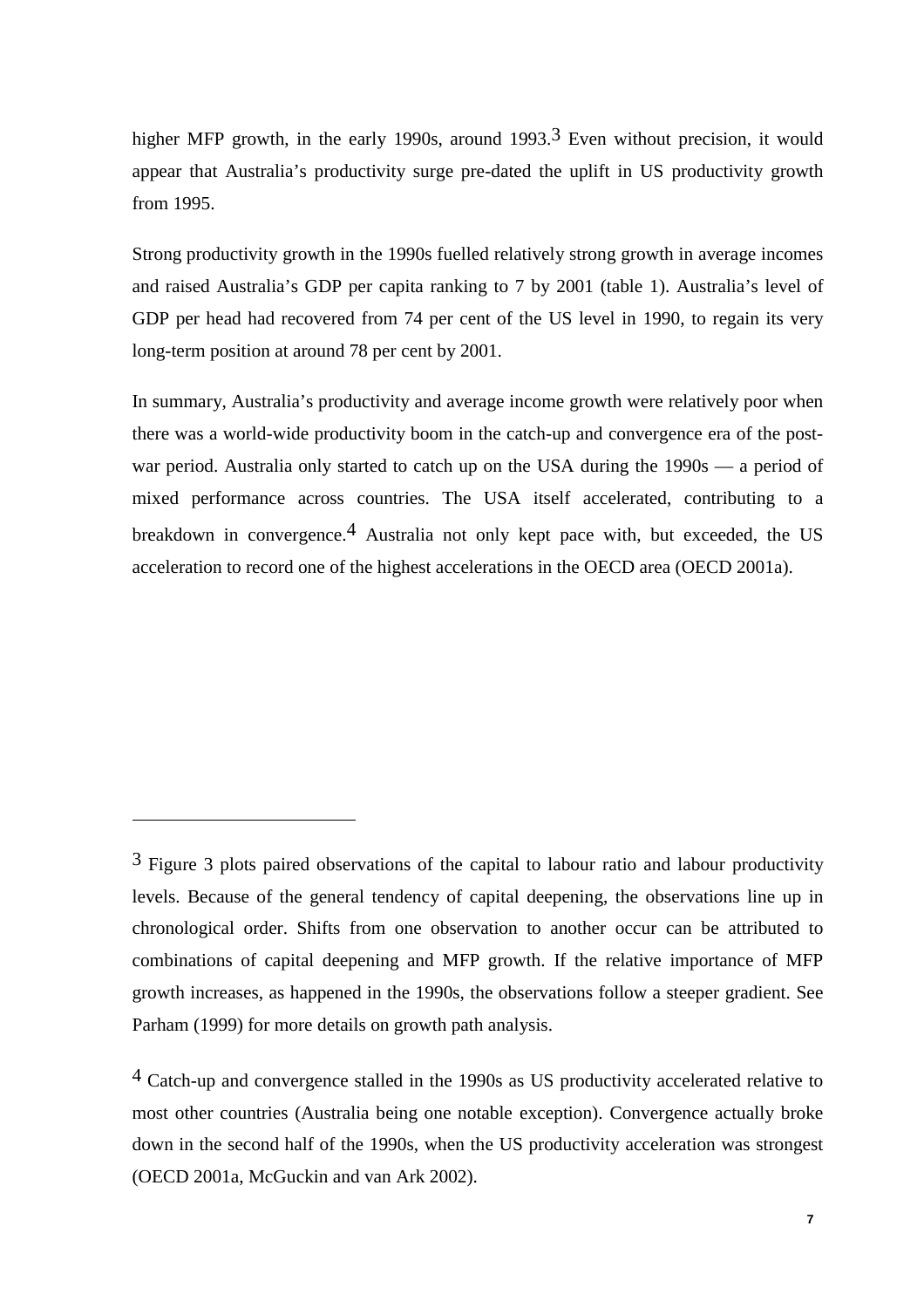Figure 3 Australia's growth path,  $1964-65$  to  $2001-02^a$ 



Indexes 2000-01 = 100

<sup>a</sup> The years in brackets correspond to troughs in the business cycle.

*Source:* ABS 5204.0.

The 1990s brought an important change in the industry sources of aggregate productivity growth. Figure 4 presents MFP growth rates in industry sectors over the past two aggregate productivity cycles. Some caution about the precision of industry estimates is appropriate, particularly in view of the value-added method of estimation, which has been used in the absence of data to support a KLEMS approach.<sup>5</sup>

In the 1988-89 to 1993-94 cycle, there was relatively strong productivity growth in the 'traditional' contributors to aggregate productivity growth — Agriculture, Mining, and Manufacturing (left-hand side of Figure 4). Two other strong performers — Communication services and Electricity, gas  $\&$  water — joined these traditional sectors in this cycle. Their improved performance stemmed from the major efficiencies (eg better investment decisions and reductions in excess manning) achieved in government enterprises, as well as technological advances in some activities.

-

<sup>5</sup> The differences in value added and KLEMS approaches are discussed by, for example, Gullickson and Harper 1999.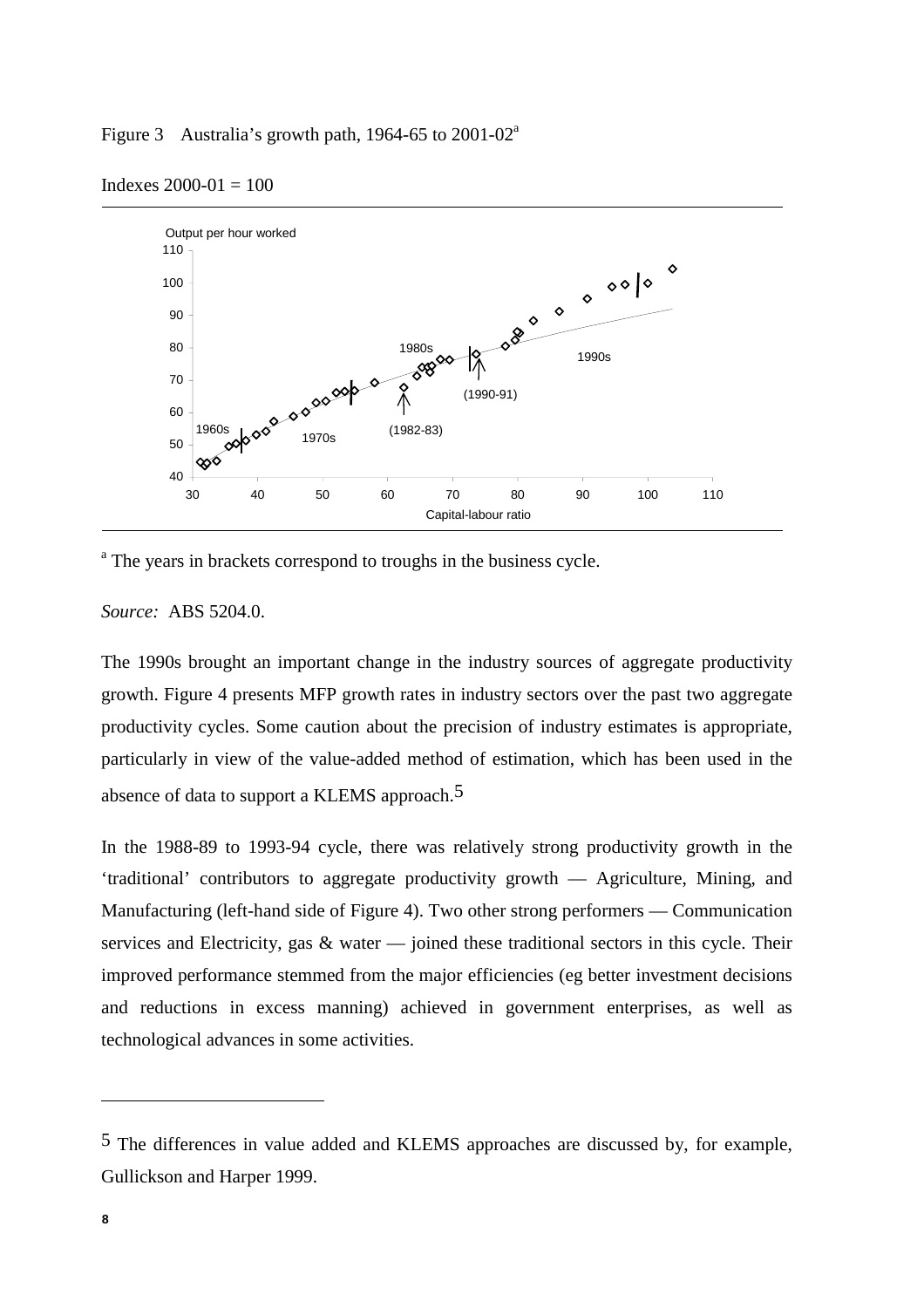Figure 4 MFP growth in selected industries over the last two aggregate productivity cycles



Average annual rates of growth (per cent)

*Source:* Productivity Commission estimates based on unpublished ABS data.

Whilst productivity growth remained relatively strong in this most of these industries in the 1990s cycle (Mining and Manufacturing being exceptions), all these industries experienced a deceleration compared with the previous cycle. On these estimates, none made a contribution to the productivity surge from 1993-94.

A new set of service industries emerged in the 1990s. The stand-out performer was Wholesale trade. Other service industries — for example, Construction and Finance  $\&$ insurance — also increased their rate of productivity growth significantly. Because of their relative size, Wholesale trade, Construction and Finance & insurance made the most substantial contributions to the aggregate acceleration (table 2).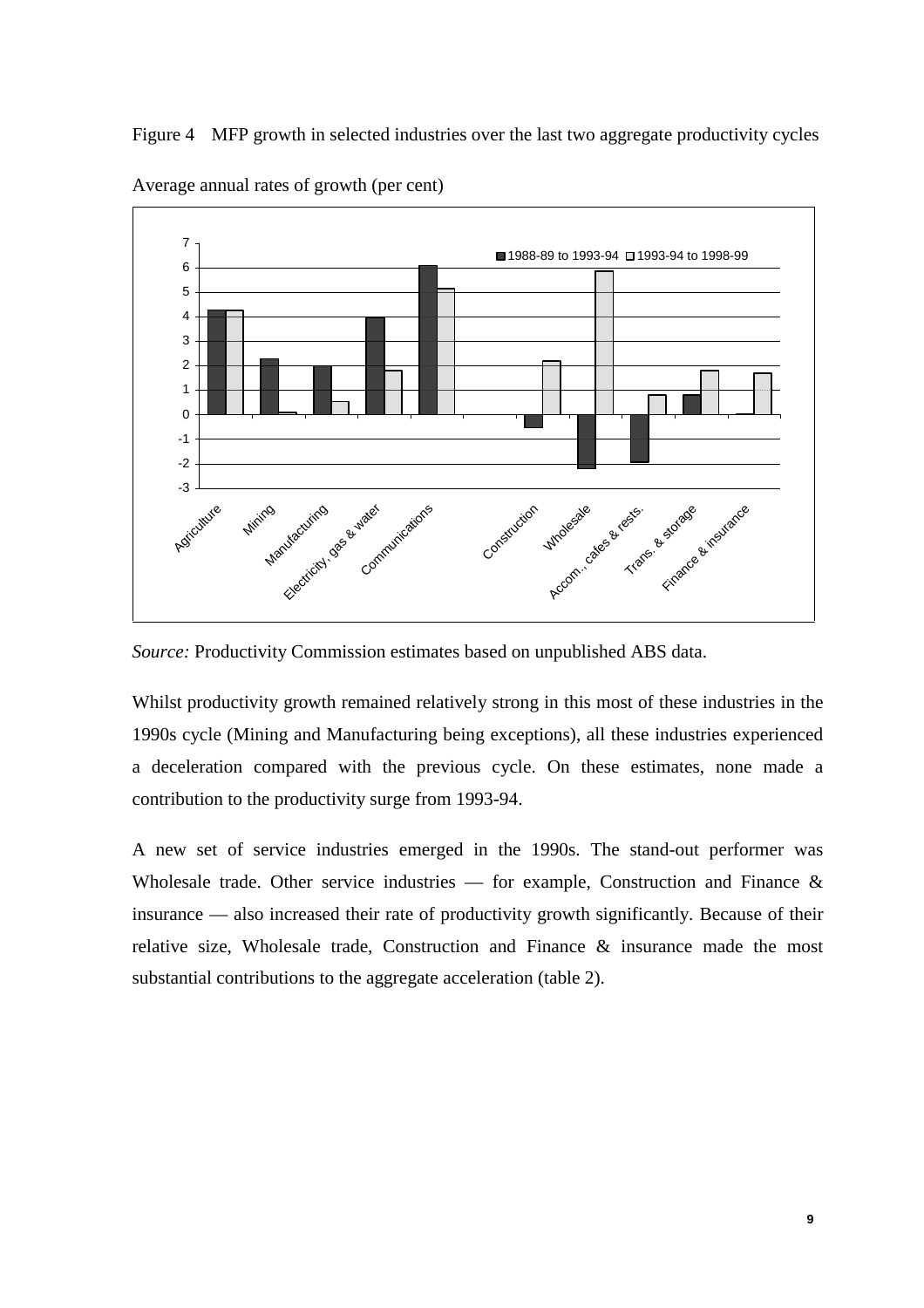# Table 2 Industry contributions to the acceleration in market sector MFP

|                                                | MFP acceleration <sup>a</sup> | Output share <sup>b</sup> | Contribution            |
|------------------------------------------------|-------------------------------|---------------------------|-------------------------|
|                                                | (% pa)                        | $(\%)$                    | $(% \mathbf{a})$ (% pt) |
| Agriculture                                    | 0.0                           | $6\phantom{1}6$           | 0.0                     |
| Mining                                         | $-2.2$                        | 8                         | $-0.3$                  |
| Manufacturing                                  | $-1.5$                        | 22                        | $-0.5$                  |
| Electricity, gas & water                       | $-2.2$                        | 5                         | $-0.2$                  |
| Construction                                   | 2.7                           | 9                         | 0.4                     |
| Wholesale trade                                | 8.0                           | $\boldsymbol{9}$          | 1.1                     |
| Retail trade                                   | 0.7                           | 9                         | 0.1                     |
| Accom., cafes & restaurants                    | 2.8                           | 3                         | 0.1                     |
| Transport & storage                            | 1.0                           | 9                         | 0.1                     |
| Communications                                 | $-1.0$                        | 5                         | $-0.1$                  |
| Finance & insurance                            | 1.7                           | 11                        | 0.3                     |
| <b>Cultural &amp; Recreational</b><br>services | $-1.7$                        | 3                         | $-0.1$                  |
| <b>Market Sector</b>                           | $1.1$                         | 100                       | $1.1$                   |

Percentage points and per cent

<sup>a</sup> Acceleration is the change in growth from the period 1988-89 to 1993-94 to the period 1993-94 to 1998-99.

b Output shares are calculated from estimates of current price value added for 1993-94.

*Source:* Productivity Commission estimates based on ABS data.

# **2.3 Key features of the productivity surge**

This sketch of Australia's productivity performance has highlighted the following key developments that need to be explained:

• From an international perspective, Australia's productivity growth switched from being relatively slow over at least four decades to become relatively fast in the 1990s.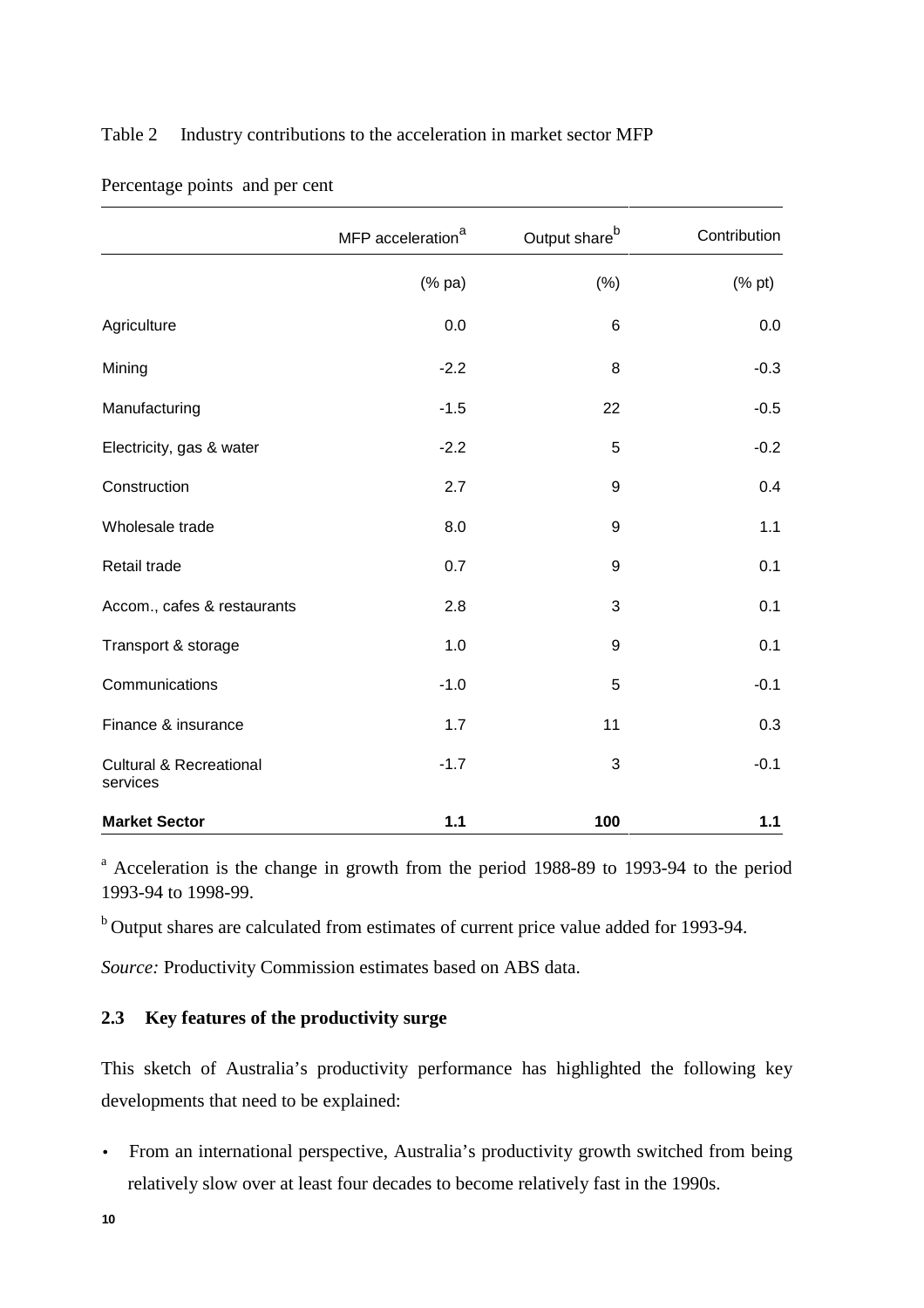- The acceleration in labour productivity growth came through improved efficiency (MFP) growth) rather than increased capital deepening.
- The 1990s surge in MFP growth originated in a new set of service industries, in particular Wholesale trade, Construction and Finance & insurance.

The absence of a worldwide productivity boom, the relative strength of Australia's productivity acceleration and its starting point in the early 1990s suggest that some specifically Australian factors must form at least an important part of the explanation.

The contribution of ICTs is now assessed. There was an ICT boom in the 1990s in a number of countries, including Australia.

# **3 The role of ICTs in Australia's productivity surge**

ICTs are widely considered to be the major productivity-enhancing technological advance of the 1990s. Advances in ICTs have brought widespread and, in some cases, quite fundamental changes to businesses and households. ICTs have been linked to labour productivity growth through three avenues.

*Increases in capital deepening.* Labour productivity can rise as a result of higher capital use per unit of labour, as firms invest in more ICTs (where measurement of ICT volumes takes into account increases in quality). Many analysts have noted this mechanism affords ICTs no special qualities. As they have become cheaper, firms have substituted ICTs for labour and other forms of capital — as could happen for many other inputs.

*Productivity gains in ICT production.* Producers' ability to manufacture much more powerful ICT equipment, with relatively little increase in inputs, generates substantial MFP gains. If the gains are of sufficient magnitude and production is on sufficient scale, they can show up as contributions to aggregate MFP growth.

*Productivity gains in ICT-using industries.* This is the more controversial source of ICTrelated productivity gains. It requires that use of ICTs generates MFP gains. On the one hand, 'new economy' enthusiasts have pointed to MFP gains from such sources as increasing returns from ICT use and spillovers from network economies. On the other hand, sceptics have either denied or found little evidence to support the existence of MFP gains from use.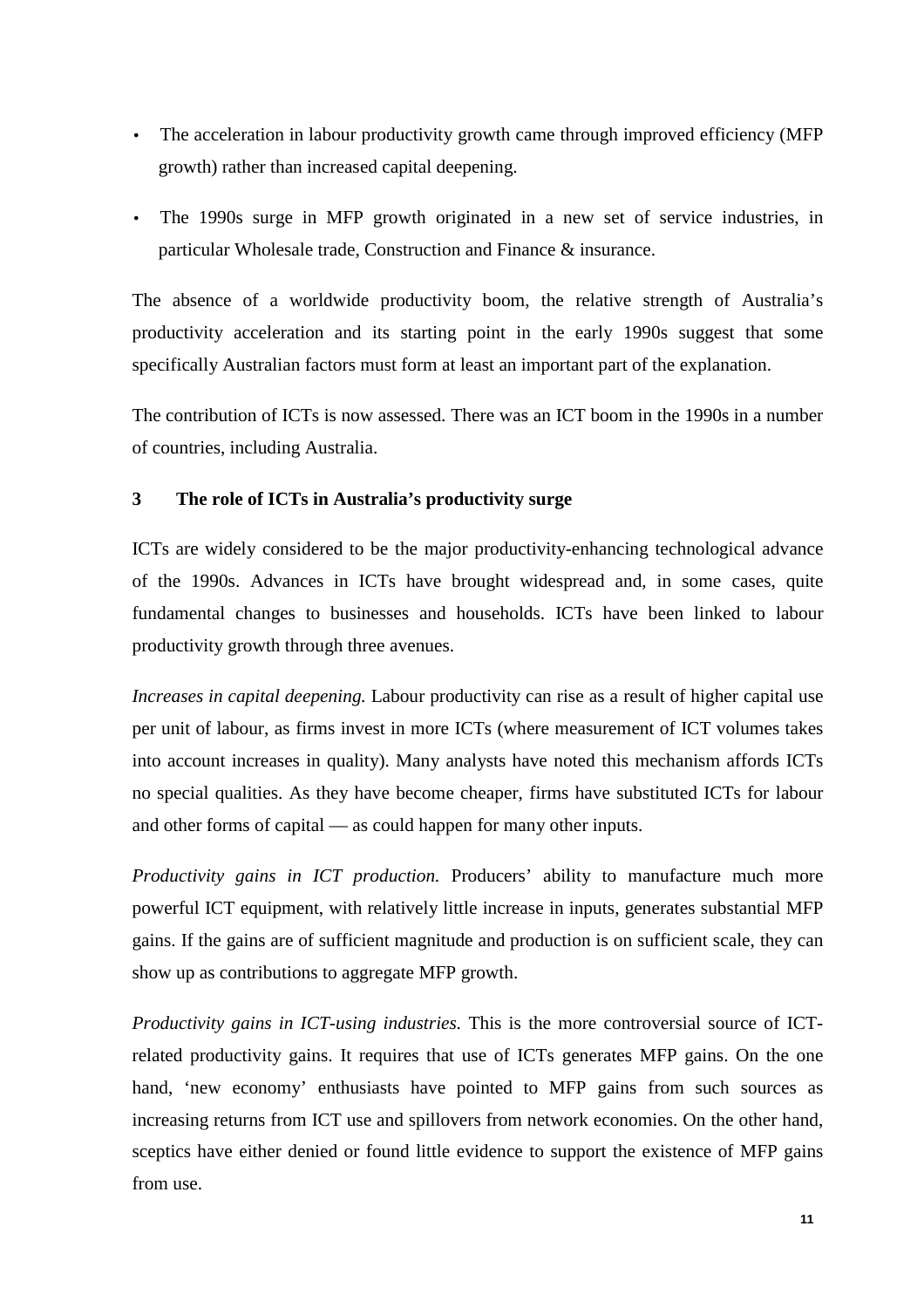Australia cannot access productivity gains from ICT production. The ICT equipment production sector is not of sufficient size to generate productivity gains of national significance.

However, Australia has become a high ICT user. In 2000, Australia ranked 3 (behind the USA and Finland) among OECD countries on expenditure on ICTs as a proportion of nonresidential investment — a marked step up from its 1980 ranking (OECD 2002). Investment in ICTs became a sizeable proportion of total investment in Australia from the mid-1980s. Since then, the growth of investment has been very strong, especially in the second half of the 1990s, when investment in hardware grew by 35 per cent a year and software investment by 20 per cent a year in real terms.

As an importer of ICTs, Australia has benefited from a sizeable terms of trade gain through the rapidly declining prices of ICTs. Strong international competition has meant that MFP gains in production have been passed on to purchasers. The Australian Treasury (2002) stated that ICT prices have fallen in domestic currency terms by 9.5 per cent a year and raised the terms of trade by 0.3 per cent a year between 1985 and 2001. Since 1995, ICT prices have fallen by nearly 15 per cent a year and raised the terms of trade by 0.75 per cent a year.

# **3.1 Aggregate growth accounting**6

A conventional productivity growth accounting exercise is now used to assess the influence of ICTs on Australia's productivity performance. A comparison with the USA is used to infer the likely contribution of ICTs to Australia's aggregate productivity growth.

The estimates of Australian labour productivity growth and the growth accounting contribution to it are based on national accounts data constructed by the Australian Bureau of Statistics (ABS). In keeping with modern practice, the ABS uses hedonic (or constantquality) price deflators to estimate real volumes of ICTs produced and purchased. Hedonic prices have not been specifically generated for Australia. The ABS uses the US price deflator for hardware, adjusted for exchange rate movements and a time lag, and a price

-

<sup>6</sup> The growth accounting presented in this section is updated from Parham, Roberts and Sun (2001).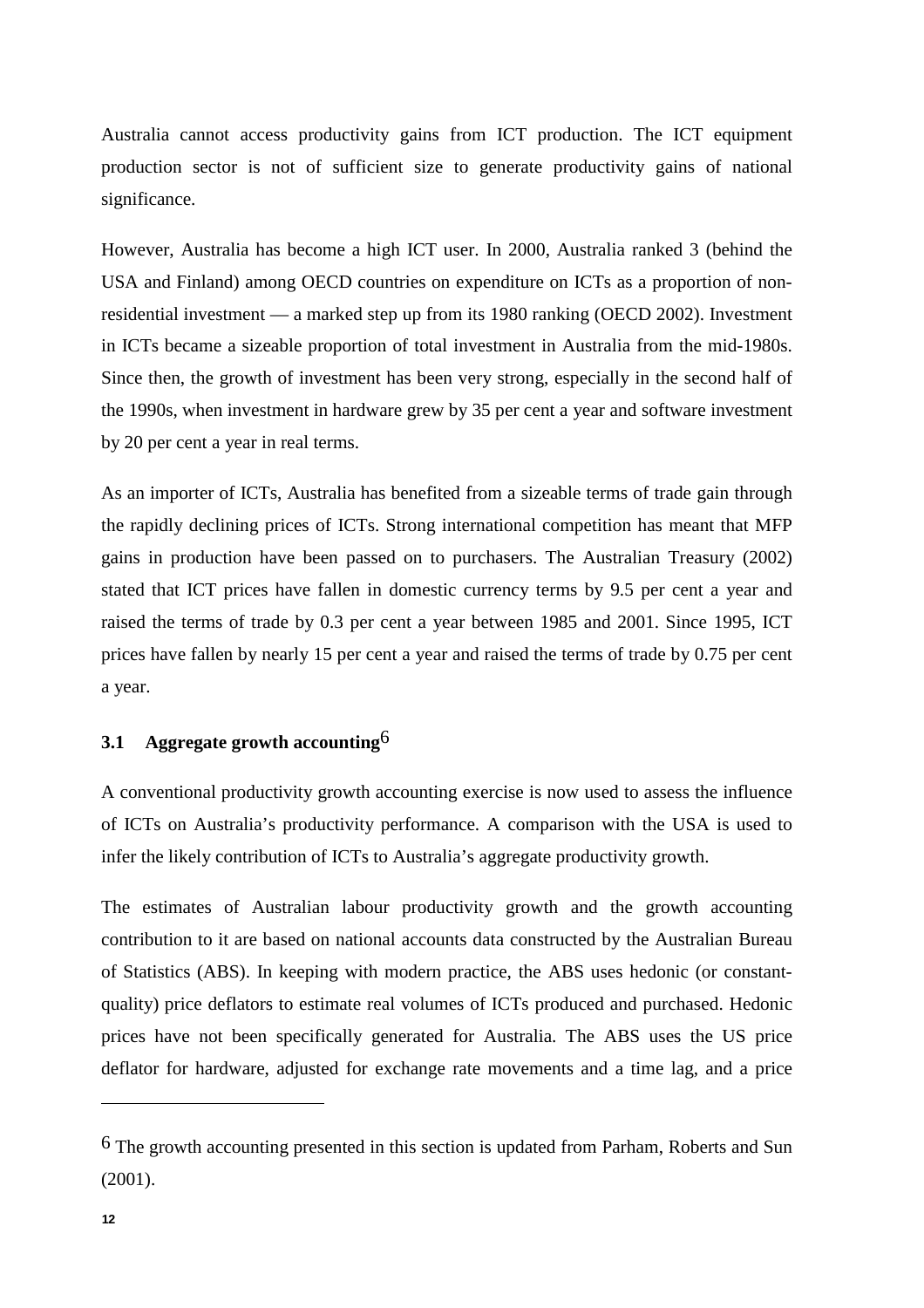deflator for software that shows a nominal 6 per cent a year decline. The US and Australian deflators are shown in figure 5.





Index 1995-96 = 100

 $\overline{a}$ 

*Source:* Unpublished ABS data, and BLS data.

There has been a string of US studies of ICT contributions to productivity growth. For brevity, however, this paper focuses on comparisons with the USA, based on Bureau of Labor Statistics (BLS) data. Using BLS data brings two advantages:

- the ABS models its methods closely on BLS methods, and this enhances comparability<sup>7</sup>; and
- access to the BLS dataset assists flexibility in choosing periods for comparison.

A capital services measure of capital input is used and labour input is measured by hours worked. US studies also include a labour composition or 'quality' component, but this component cannot be estimated on a comparable basis or for the entire period for Australia.

<sup>7</sup> Nevertheless, there are a few differences of note. Australian data cover IT, without communications equipment, whereas US data cover ICTs. The US estimates used here cover the private business sector, whereas Australian estimates cover the market sector. The main difference between the two is that the ABS-defined market sector excludes Property & business services.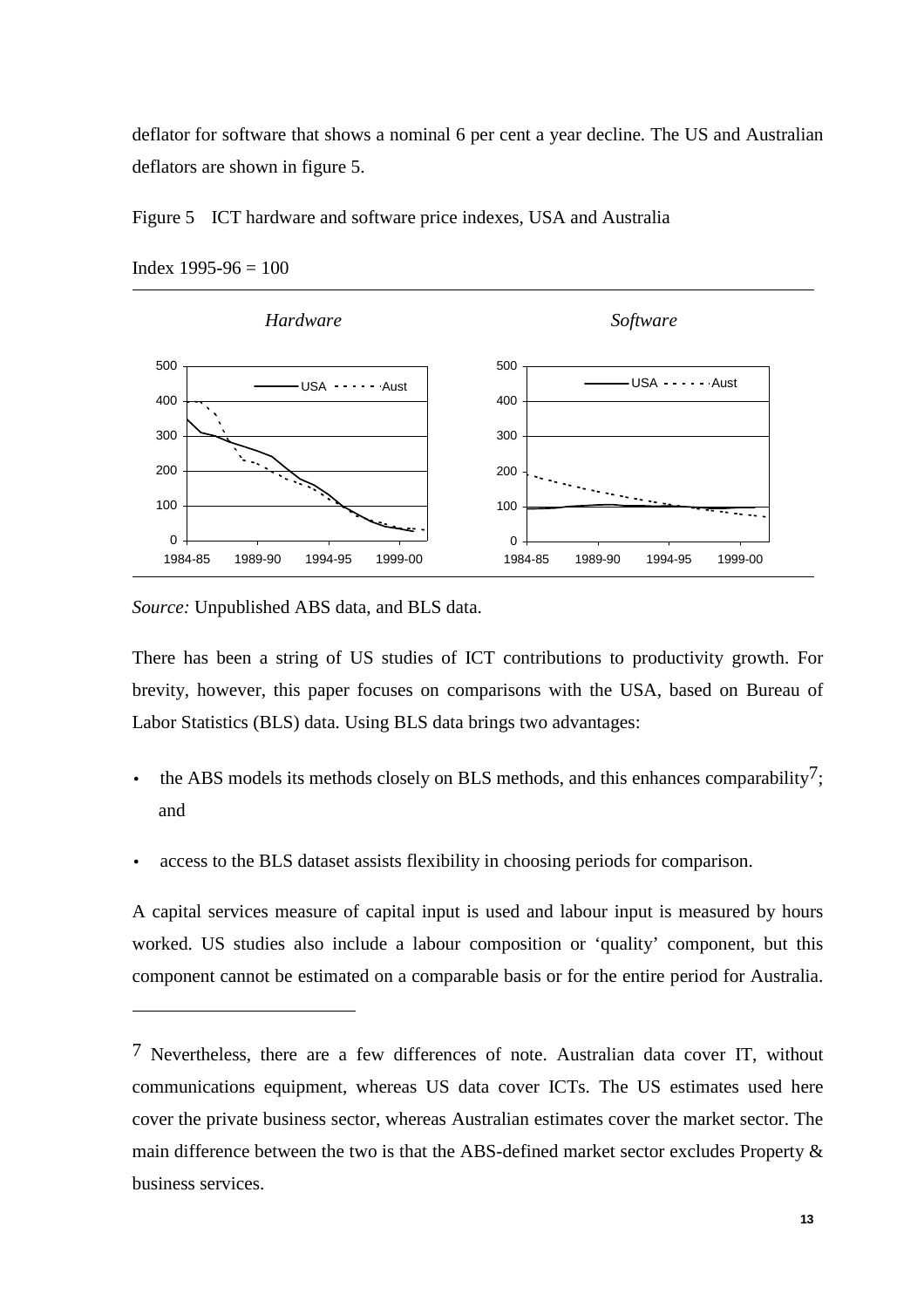Consequently, this component is added back into the US MFP growth estimates presented below to assist comparability with Australian estimates.  $8$ 

There was a big step up in contributions from ICT capital deepening from 1995 in the USA and Australia (figure 6). The timing and strength of the ICT capital deepening contributions in the two countries are remarkably close. This suggests that there have been similar rates of increase in ICT use in the two countries and supports the validity of using the USA as a comparator for the assessment of the impacts of ICT use in Australia.

Figure 6 Contributions of ICT capital deepening to labour productivity growth in the USA and Australia<sup>a</sup>, 1961 to 2002



(Percentage points)

<sup>a</sup> Years refer to 12 months ended 30 June.

*Source:* Productivity Commission estimates based on unpublished ABS data (to 2001-02), and BLS data (to 2001).

<sup>8</sup> This does, of course, assist comparability, but in a conceptually inferior way. It would be preferable to factor out labour composition effects in Australia in order to draw comparisons with the USA. The practical significance of this issue rests on whether compositional effects would have been greatly different in the two countries. Unpublished ABS work (see section 4.1) suggests that compositional effects in Australia over the 1980s and 1990s would not be greatly dissimilar to those in the USA.

-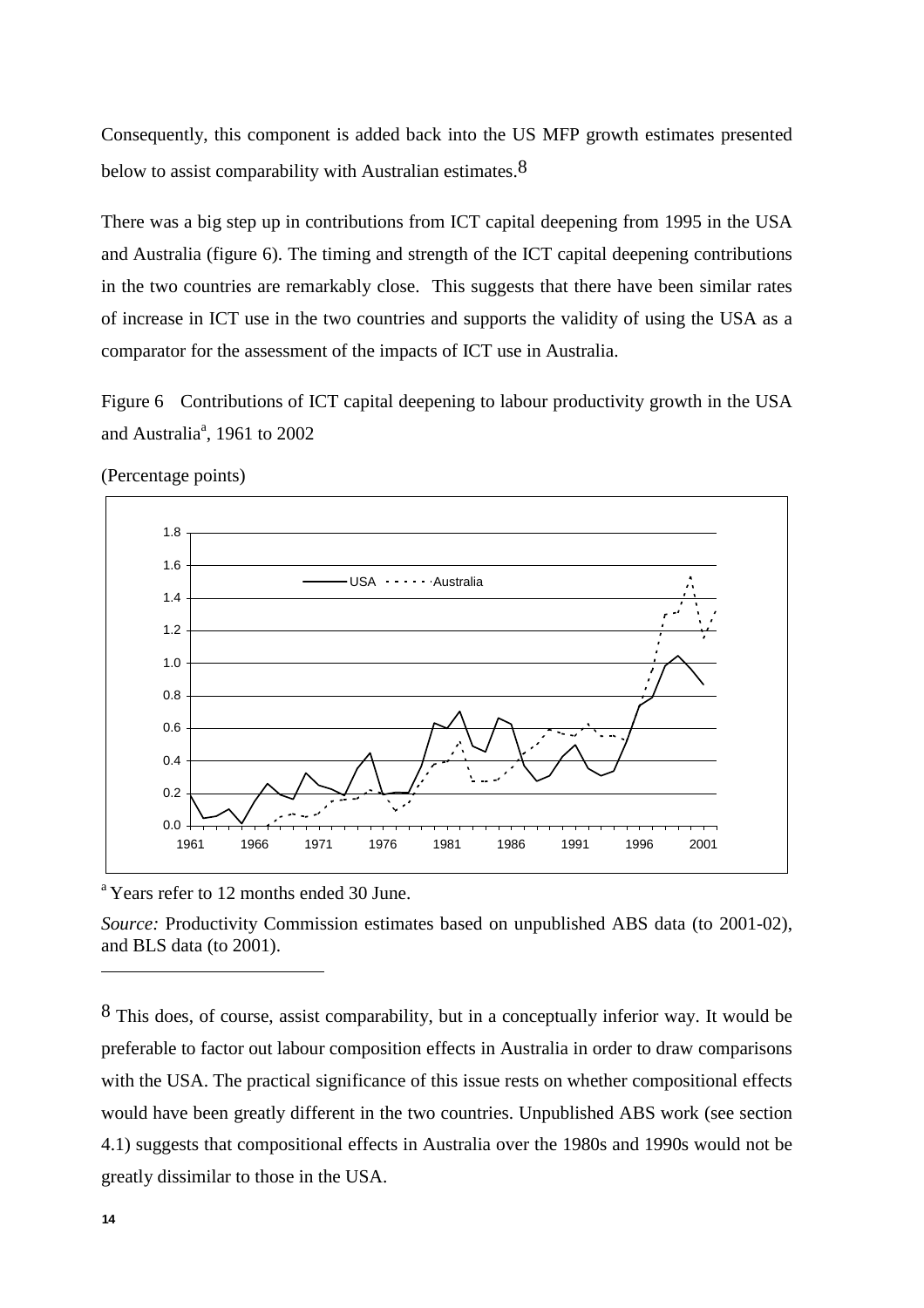Our work at the Productivity Commission has paid particular attention to selection of periods that identify underlying rates of productivity growth. Focus on underlying trends, rather than pre- and post-1995 rates of growth, presents a departure from nearly all other previous Australian and US studies.

It is not surprising that most studies have used 1995 as the dividing year between periods for comparison of productivity growth and ICT contributions to  $it$  — for example, accounting for productivity growth in the second half of the 1990s (1995-99) compared with the first half (1990-95).<sup>9</sup> The 1995 year corresponds to the take-off point in more rapid advances in ICT technology, declines in ICT prices, growth in investment in ICTs and, as just seen, growth in ICT capital deepening. Using 1995 as a break point between periods therefore highlights the ICT takeoff and its effects.

But using 1995 as the break point creates problems in identifying and accounting for underlying rates of productivity growth. US labour productivity was in a trough in 1995, at a point below trend (figure 7).<sup>10</sup> Estimates of average growth from 1995 to the end of the 1990s are from a trough to a peak and therefore overstate the underlying rate of labour productivity growth. Moreover, the size of the estimated labour productivity acceleration is quite sensitive to minor variations in period selection around 1995 (Parham, Roberts and Sun 2001).

 $\overline{a}$ 

<sup>9</sup> Major examples of studies using pre- and post-1995 periods are Oliner and Sichel (2000), Gordon (2000), Jorgenson and Stiroh (2000) and CEA (2001). Gordon, however, does make a cyclical adjustment. Simon and Wardrop (2001) is an Australian example.

 $10$  A Hodrick-Prescott filter is used to form the trend series presented in figure 7. This does not clearly identify the Australian peaks as being above trend. However, the ABS uses an 11-period Henderson moving average to identify a trend series and (the same) productivity peaks in official productivity estimates.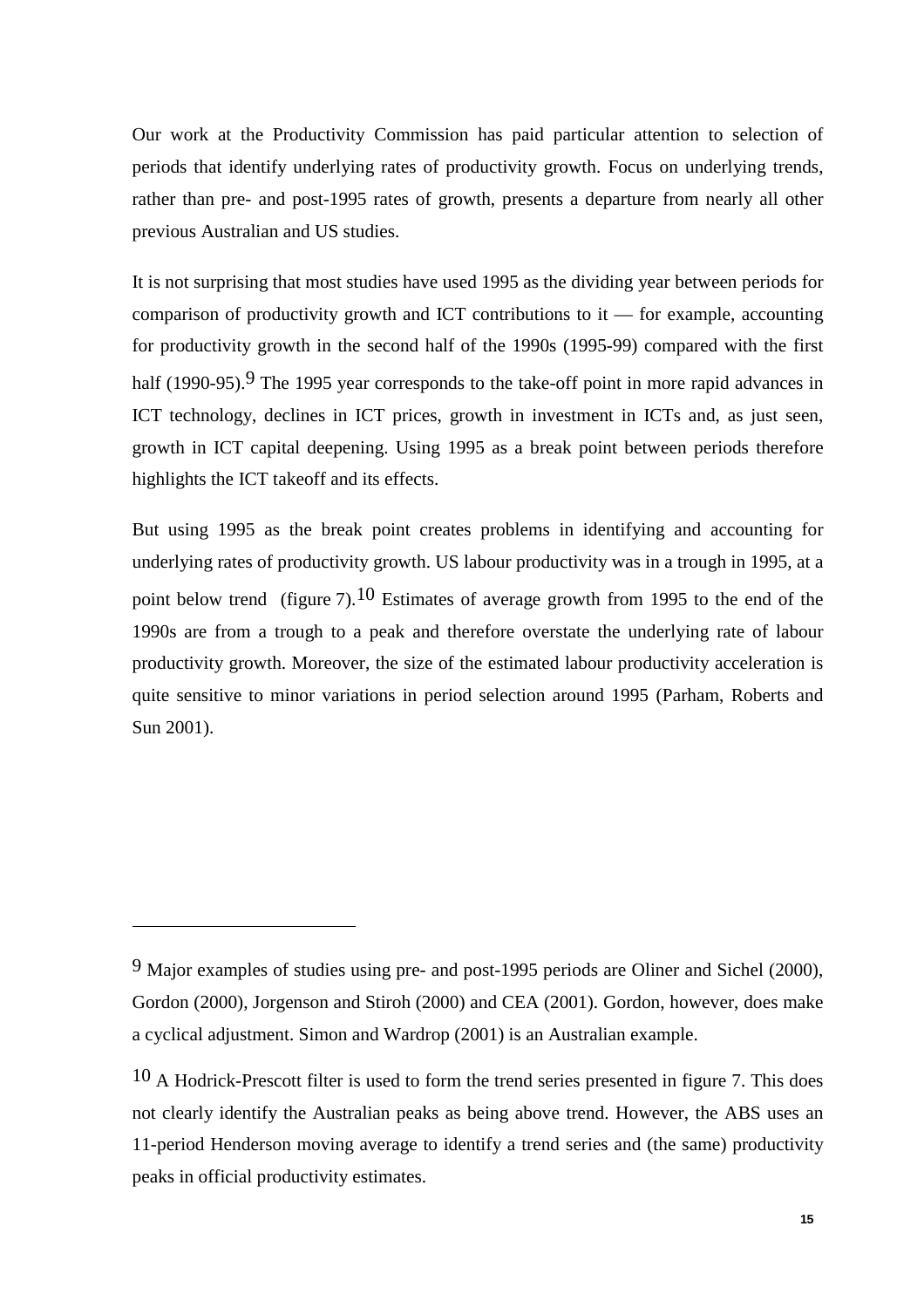

Figure 7 Identifying peaks in US and Australian<sup>a</sup> labour productivity

<sup>a</sup> Years refer to 12 months ended 30 June.

*Source:* Unpublished ABS data (to 2001-02), and BLS data (to 2001).

Issues with the break point and sensitivity can be set aside by analysing contributions to *trend* rates of productivity growth. The ABS method of estimating productivity growth over productivity cycles — from productivity peak to productivity peak — is one way of measuring underlying rates of growth. Adopting this method puts the prime focus on accelerations in underlying rates of productivity growth.

The contributions to labour productivity growth over productivity cycles are shown for the USA in figure 8 and for Australia in figure 9. The 1990s cycle for the USA is from 1992 to 2000 and for Australia from 1993-94 to 1998-99. Contributions to the labour productivity *accelerations* in the 1990s cycle (compared with the previous cycle) in both countries are presented in table 3. Contributions to the labour productivity accelerations from the first to the second half of the 1990s are shown for purely comparative purpose in table 4. The estimated labour productivity acceleration is lower according to the productivity cycle method, compared with the pre- and post-1995 method. In particular, the US acceleration is still significant but a much less spectacular 0.5 of a percentage point (table 3), compared with 1.1 percentage points (table 4).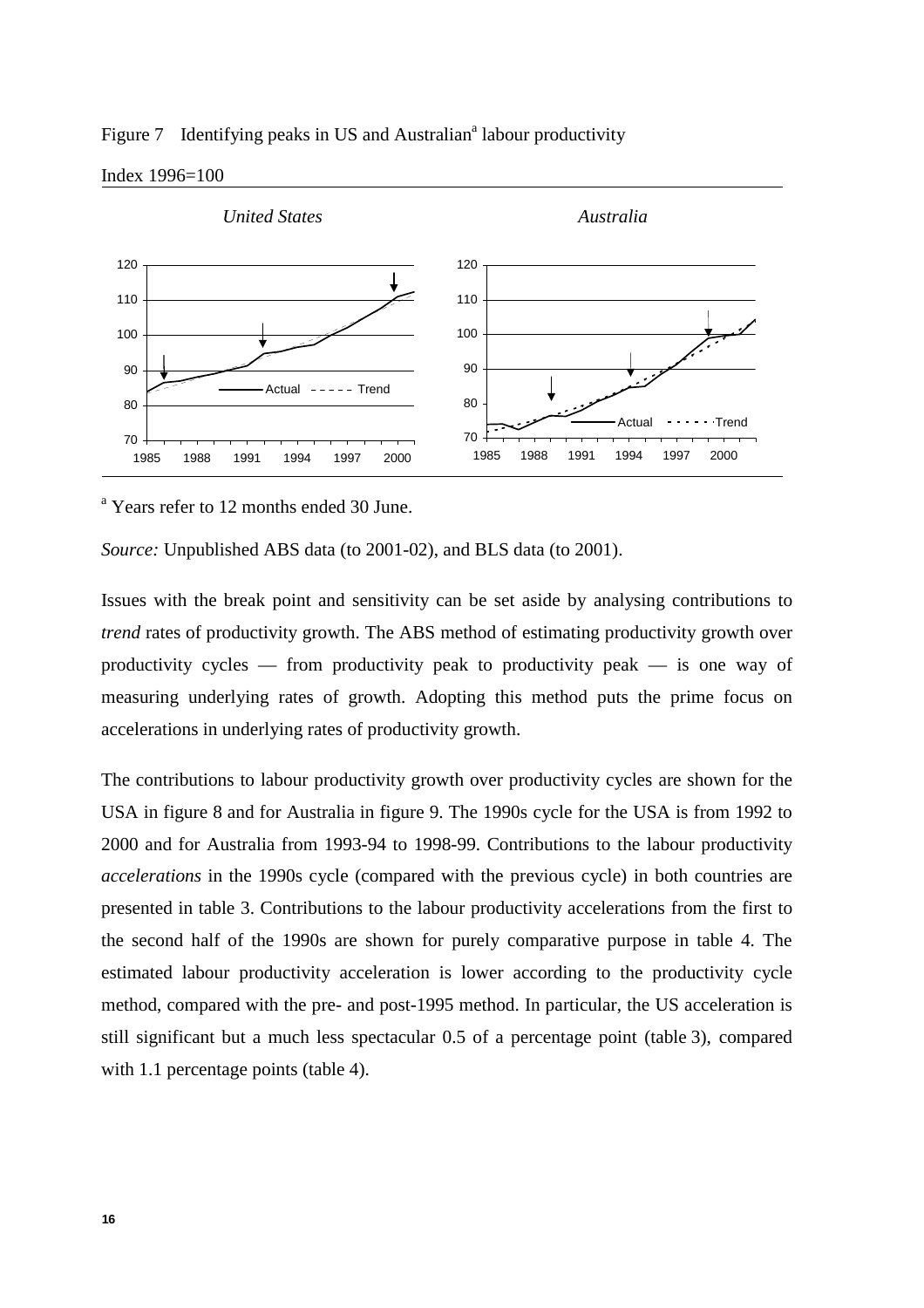Figure 8 Contributions to US labour productivity growth over productivity cycles, 1960 to 2000



Per cent per year

<sup>a</sup> Includes the labour composition (quality) contribution.

*Source:* Productivity Commission estimates based on BLS data.

Figure 9 Contributions to Australian labour productivity growth over productivity cycles, 1964-65 to 1998-99



Per cent per year

<sup>a</sup> Includes the labour composition (quality) contribution.

*Source:* Productivity Commission estimates based on unpublished ABS data.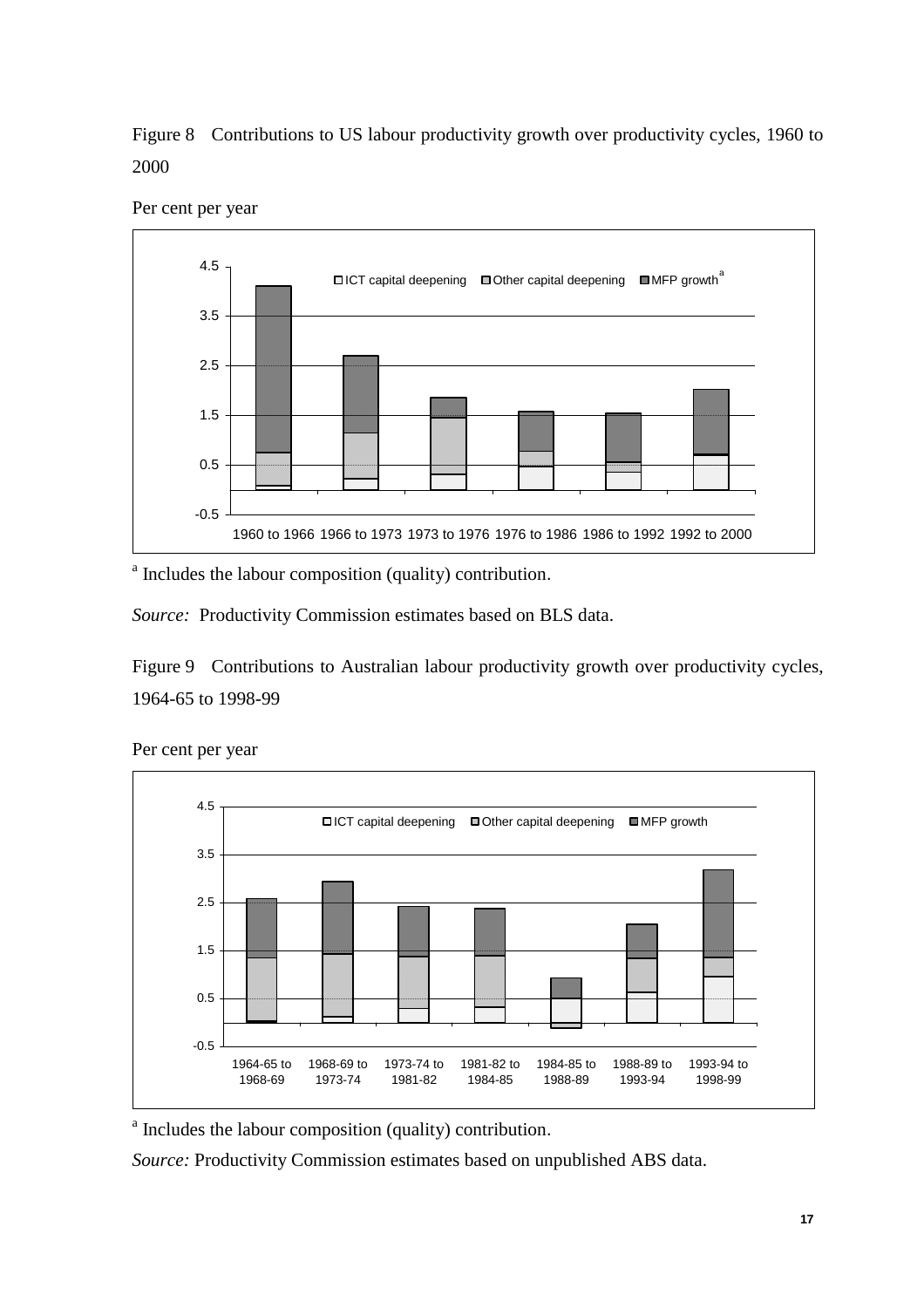There are several important similarities in the US and Australian results:

- ICTs have made strong capital deepening contributions. The ICT capital deepening contribution has increased steadily from the 1960s in both countries (figures 8 and 9). ICT capital deepening accounted for around a third of labour productivity growth in both countries in their respective 1990s cycles. ICT capital deepening made the same contribution (0.3 of a percentage point) to the 1990s labour productivity *accelerations* in both countries (table 3). $11$
- However, there has been little or no increase in the overall rate of capital deepening in either country, especially in Australia (table 3). Much or all of the increased use of ICTs (per hour worked) in the 1990s has been offset by slower growth in use of other forms of capital (per hour worked). This result contrasts with that found in most other studies of the USA (exemplified by the results in table 4) which have found that ICTs have contributed to a marked increase in the rate of substitution of capital for labour.
- MFP growth accounted for over half the labour productivity growth in the 1990s cycle in both countries. Faster MFP growth accounts for most of the 1990s labour productivity *accelerations* in both countries — entirely so in Australia's case.

-

<sup>&</sup>lt;sup>11</sup> The slightly lower contribution in the US was due to stronger labour input growth rather than weaker ICT capital growth.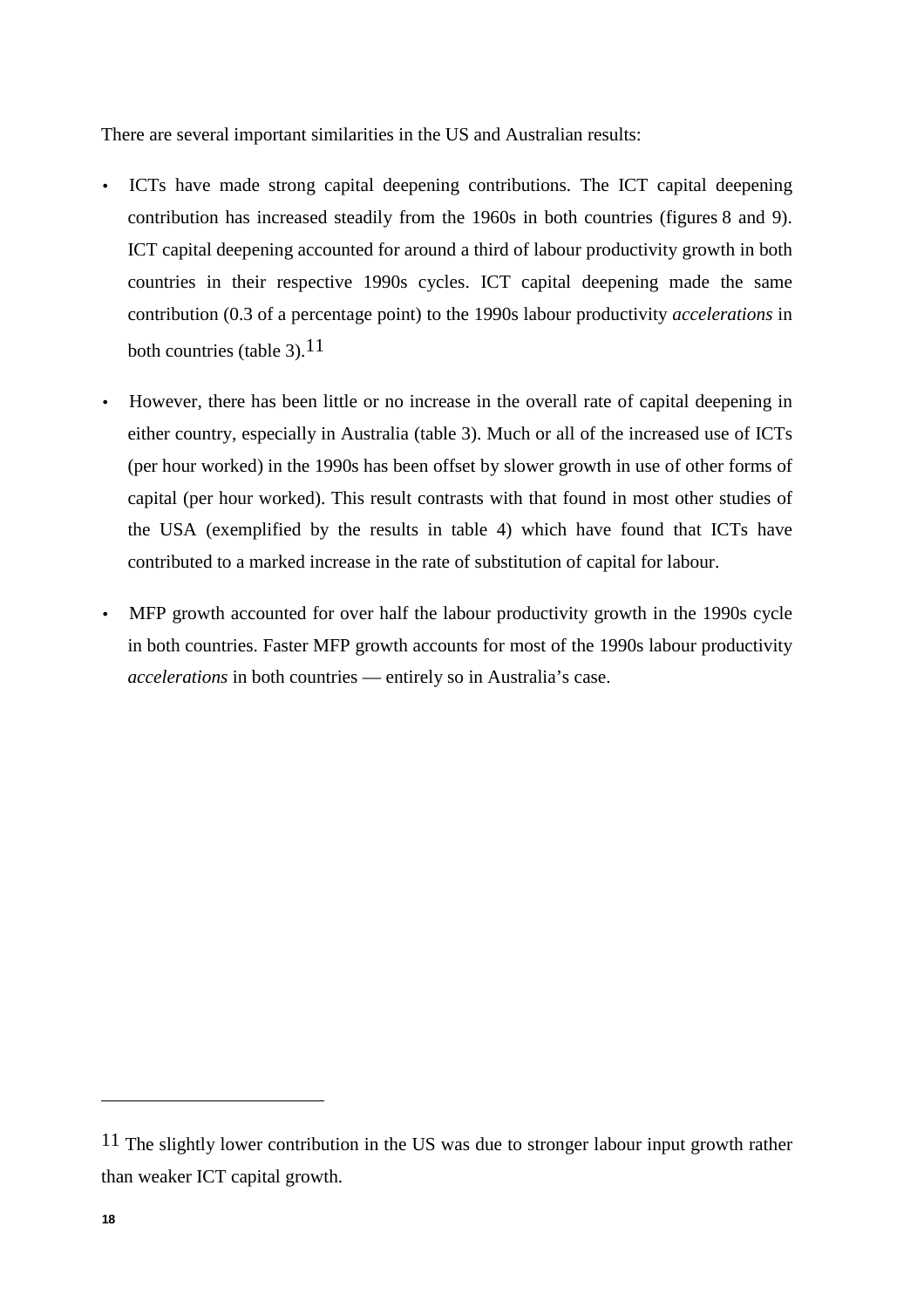Table 3 Contributions to labour productivity accelerations in the 1990s productivity cycle in the USA and Australia

|                                         | US <sup>a</sup> | Australia <sup>b</sup> |
|-----------------------------------------|-----------------|------------------------|
| Labour productivity acceleration        | 0.5             | 1.2                    |
| Capital deepening                       | 0.2             | 0.0                    |
| ICT capital<br>$\overline{\phantom{a}}$ | 0.3             | 0.3                    |
| * Hardware                              | 0.3             | 0.4                    |
| * Software                              | 0.1             | $-0.1$                 |
| ∗<br>Other                              | 0.0             |                        |
| - Other capital                         | $-0.2$          | $-0.3$                 |
| <b>MFP</b> contribution                 | 0.3             | 1.1                    |

Percentage points

<sup>a</sup> Growth in 1992 to 2000 less growth in 1986 to 1992.  $<sup>b</sup>$  Growth in 1993-94 to 1998-99 less</sup> growth in 1988-89 to 1993-94.

Table 4 Contributions to productivity accelerations from 1990-95 to 1995-2000 in the USA and Australia<sup>a</sup>

Percentage points

|                                      | <b>United States</b> | Australia |
|--------------------------------------|----------------------|-----------|
| Labour productivity acceleration 1.1 |                      | 1.1       |
| Capital deepening contribution       | 0.6                  | 0.4       |
| $-$ ICT                              | 0.5                  | 0.5       |
| Other<br>$\overline{\phantom{a}}$    | 0.1                  | $-0.1$    |
| <b>MFP</b> contribution              | 0.5                  | 0.6       |

<sup>a</sup> Years refer to 12 months ending 30 June.

The main difference between the US and Australian results lies in the strength of the productivity accelerations. The acceleration in underlying labour productivity growth in Australia, at 1.2 percentage points, is more than twice that in the USA (table 2). With similar capital deepening contributions, the chief explanation for the difference lies in the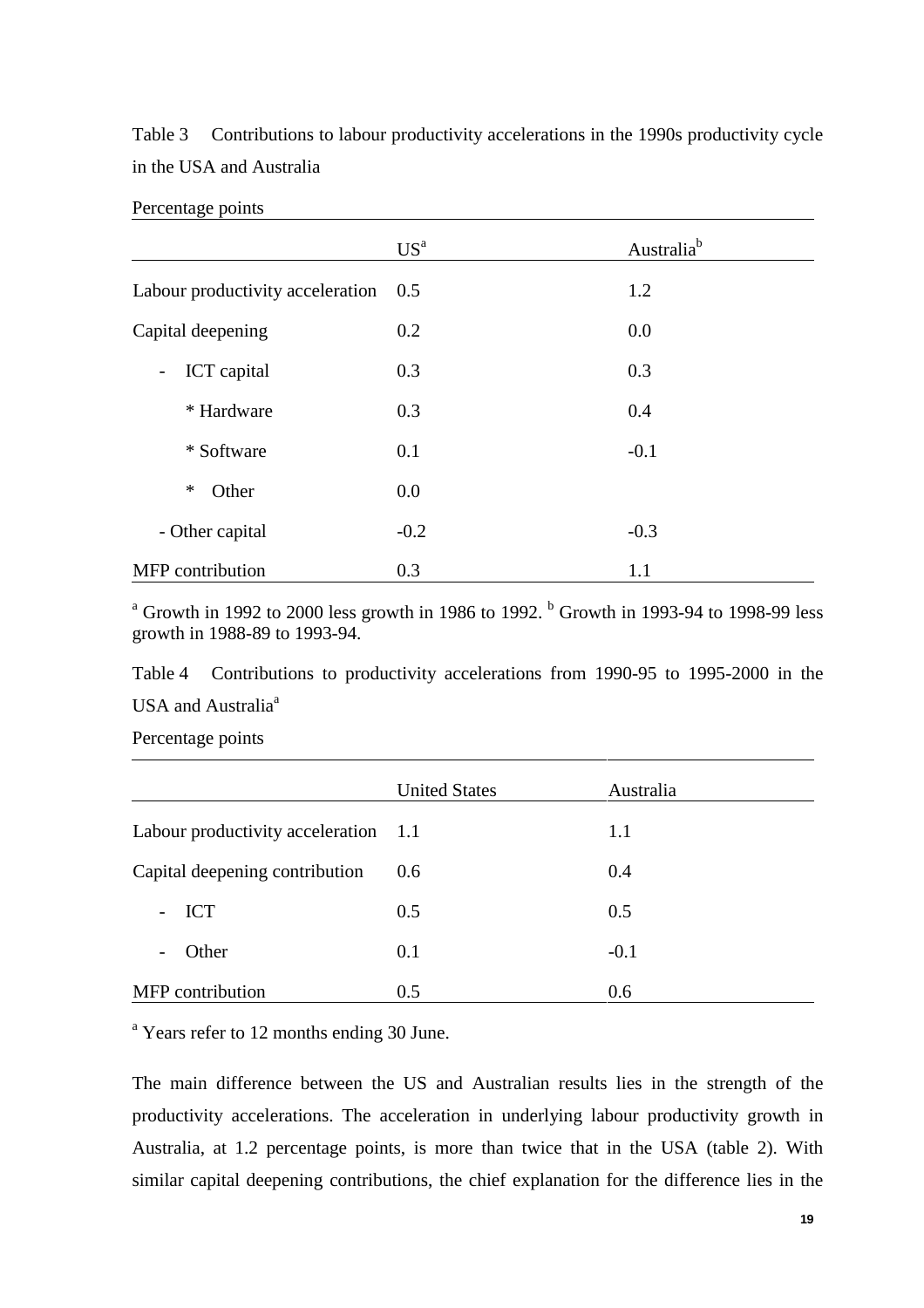much stronger MFP acceleration in Australia (1.1 percentage point) than in the US (0.3 of a percentage point).

The stronger productivity acceleration in Australia suggests that the Australian economy benefited from one or both of two factors: bigger gains from the use of ICTs and/or more gains from non-ICT factors. In either case, it does not necessarily mean — and generally it is highly unlikely — that productivity levels in Australia have moved ahead of US levels. Rather, as the background in section 2 suggests, it is likely that Australia had more scope to improve from a lower base and has caught up on at least some of the superior US levels.

It seems reasonable to assume, consistent with the US leadership in productivity and ICTs, that the US estimates establish the upper limit of 0.3 of a percentage point on the productivity acceleration that can be associated specifically with ICT production and use.12 Studies, such Oliner and Sichel (2000), have attributed around 0.3 of a percentage point of aggregate MFP growth acceleration to ICT production, although the acceleration was calculated pre- and post-1995 and may therefore overstate the contribution to the acceleration in trend productivity growth.<sup>13</sup> The acceleration over productivity cycles would be less — perhaps half or 1 or 2 tenths of a percentage point.

Even if the more favourable view of the importance of ICTs is taken from the comparison between the first and second halves of the 1990s, table 3 suggests that the maximum acceleration due to production and use of ICTs is 0.6 of a percentage point (the MFP acceleration in the USA). Taking the contribution of ICT production to be around 0.3 of a

<sup>13</sup> There has been some overstatement of the productivity acceleration apportioned to ICT production. Productivity improvements have been calculated by the dual method of measuring price declines and attributing them entirely to productivity improvements. However, some of the price declines have been due to declining profit margins (see, for example, Aizcorbe 2002).

-

<sup>12</sup> This implicitly assumes that no other contributors to productivity growth, such as technological change unrelated to ICTs, have accelerated in the USA. Using the USA as a benchmark for Australia also implicitly assumes that there are no important differences in industry composition between the two economies.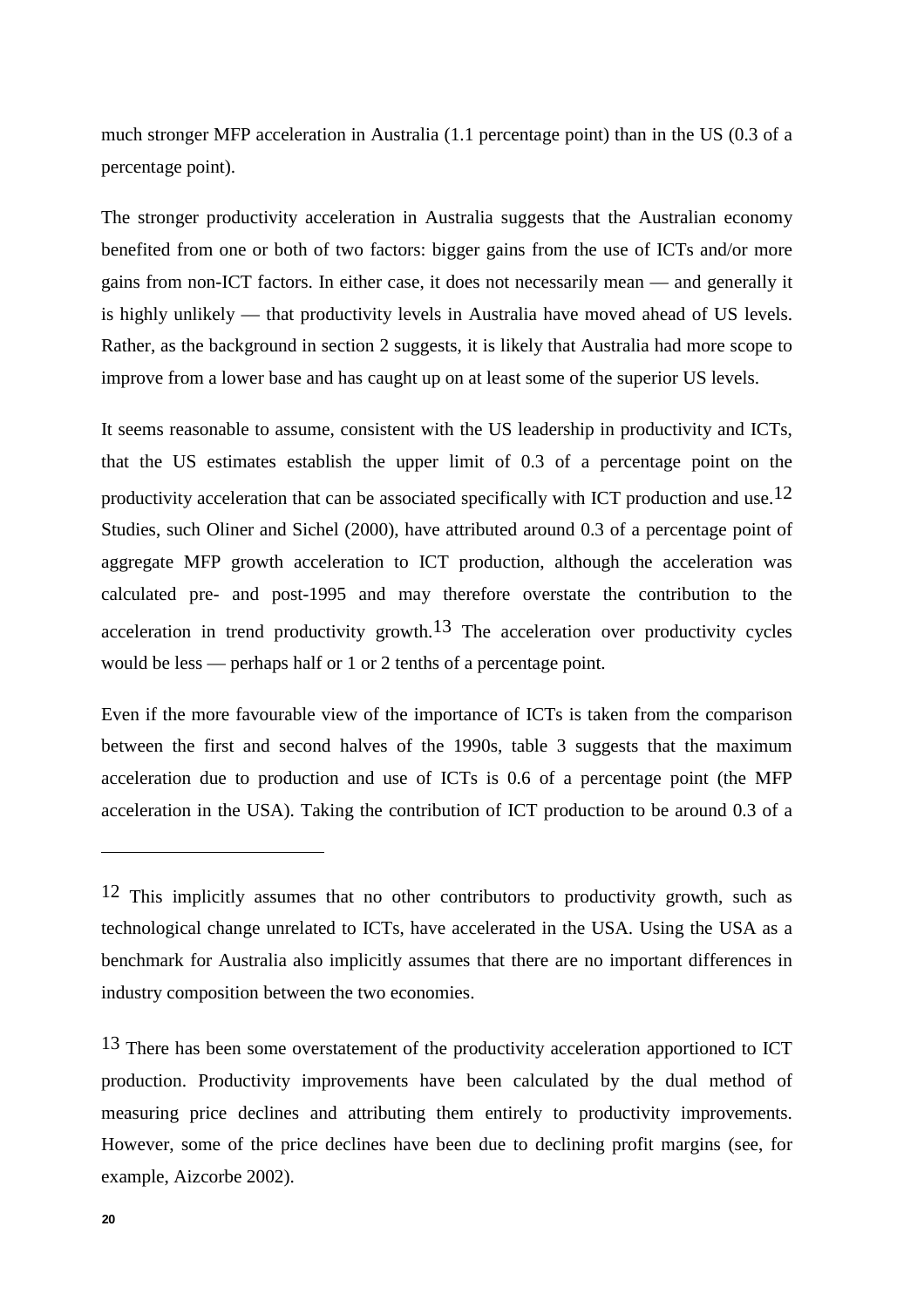percentage point, as calculated by Oliner and Sichel, means that the ICT use component is a maximum of 0.3 of a percentage point.

The estimate of 1 or 2 tenths of percentage point from ICT use in the USA is devoid of any catch-up effects, since the USA is at the frontier. This estimate therefore indicates the extent of productivity gains associated with ICT use in Australia that do not stem from catch-up effects.

The estimated magnitude fits well with other econometrically-based evidence. Bean (2000) used a cross-country regression as a basis to calculate that Australia's rate of ICT uptake would have contributed 0.12 percentage points to annual productivity growth. Gretton, Gali and Parham (2002) constructed an aggregate contribution of 0.14 percentage points from the formal analysis of firm-level data.

## **3.2 An industry perspective**

 $\overline{a}$ 

Whilst the evidence to date suggests that MFP gains associated with ICTs at the aggregate level are significant, but not spectacular, there is evidence of stronger links in some industries. In some countries, including the USA, Japan, Korea, Finland and Ireland, there are opportunities for very substantial productivity gains in the manufacture of ICTs.

There also appear to be stronger links associated with the *use* of ICTs in certain industries. Several studies of the USA have found evidence of productivity acceleration in the 1990s in Wholesale trade, Retail trade, Finance insurance & real estate (especially in financial intermediation) and Business services. These have also been characterised as intensive users of ICTs (Stiroh 2001, Nordhaus 2001, CSLS 2000, CEA 2001, Pilat and Lee 2001).

As noted in section 2, a similar set of industries emerged in the 1990s as major contributors to Australia's productivity surge. The pattern of increased ICT usage and MFP acceleration across Australian industries is displayed in figure  $10<sup>14</sup>$  Finance & insurance, Wholesale trade, Retail trade and Construction had above-average increases in ICT use and had above-

<sup>14</sup> The use of *trend* rates of productivity growth and different periods explains the differences in industry productivity accelerations show in Figures 4 and 10.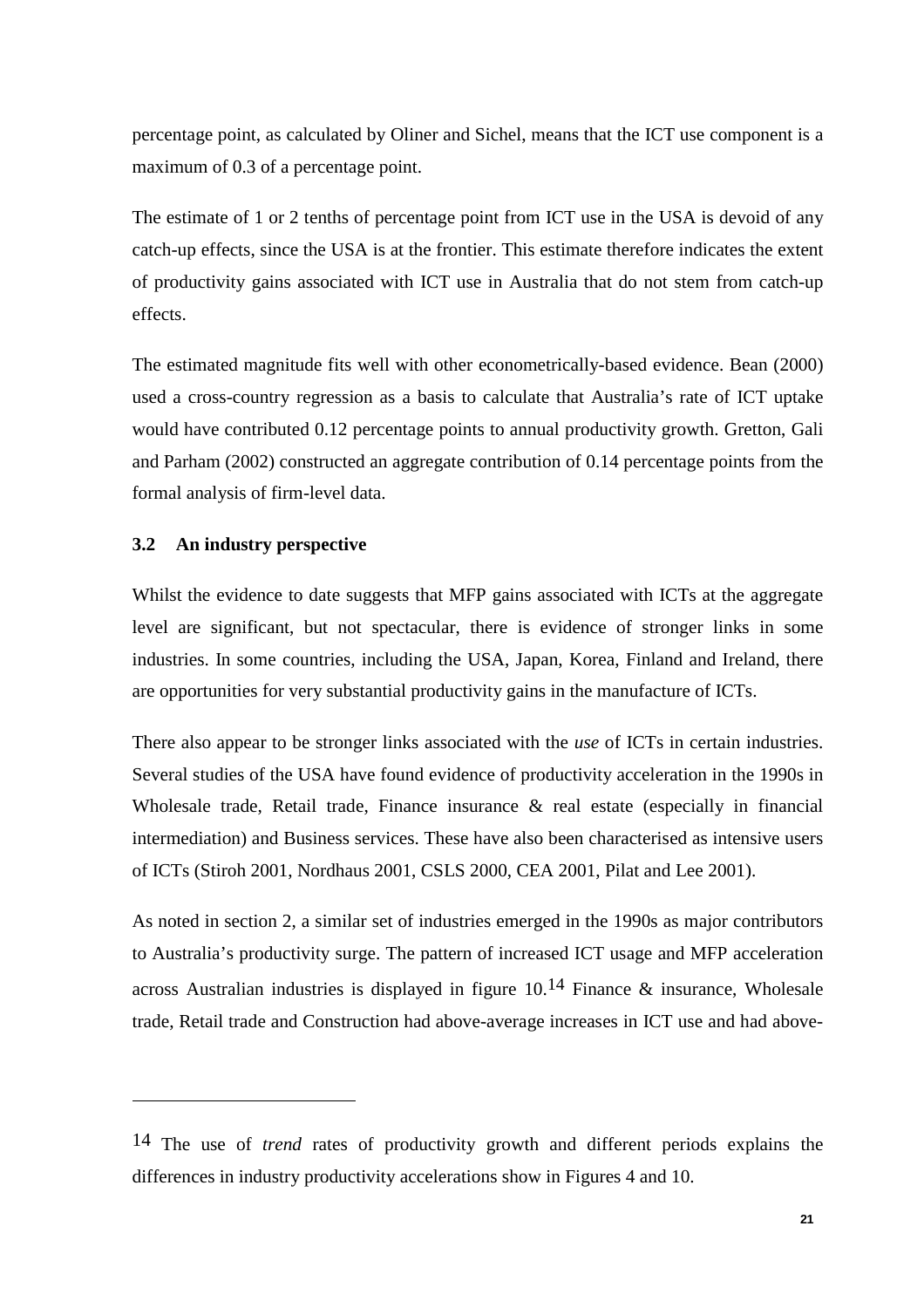average MFP accelerations. Unfortunately, the equivalent industry data are not available from BLS sources to replicate this chart for the USA.

The coincidence of industries with increases in ICT use and productivity accelerations in the USA and Australia provides some circumstantial evidence for a link between ICT use and productivity growth at an industry level — concentrated in distribution, financial intermediation and business services (although Australian productivity data on the last industry are not available). There may also be ICT-productivity links at the firm level in other industries that, because of inter-firm differences in these and other factors, do not translate as readily into industry or aggregate trends (see Brynjolfsson and Hitt 2000). But figure 10 also suggests that the productivity accelerations in some Australian industries were unrelated to ICT use (and equally that increases in ICT use in some industries were not associated with MFP accelerations).

Figure 10 Change in industry ICT use and productivity growth in Australian industries over the  $1990s^a$ 



Percentage points

a The productivity acceleration is calculated as the change in *trend* MFP growth between financial years 1990-95 and 1995-2000.

*Source:* Productivity Commission estimates based on unpublished ABS data.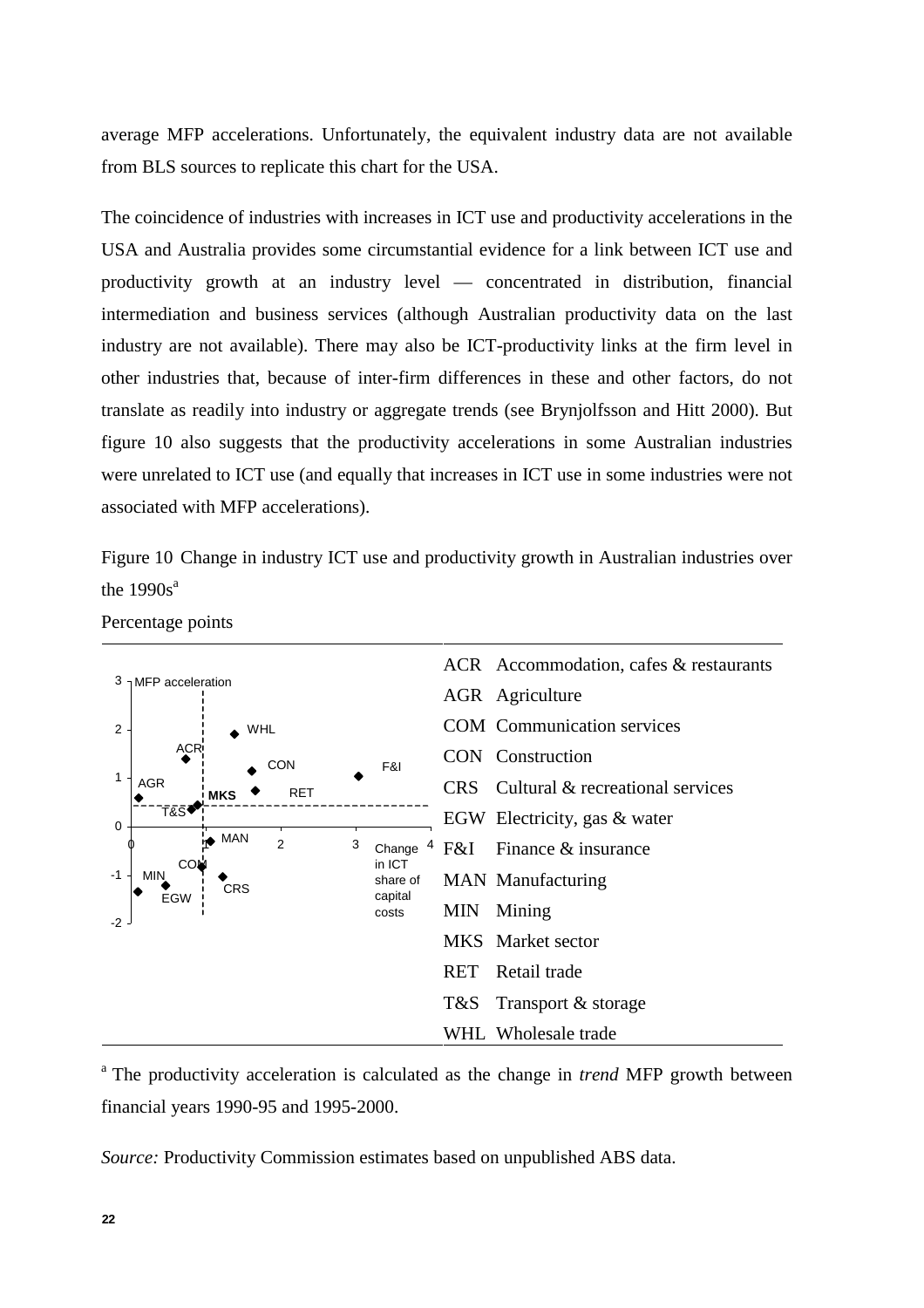The relationship between ICT use and productivity growth is complex rather than immediate and direct. ICTs are often viewed as general-purpose technologies that require time to bring to their full potential and enable productivity gains by providing a platform for other innovations in products and processes (see for example, Brynjolfsson and Hitt (2000) and Bresnahan, Brynjolfsson and Hitt (2002)).

The Australian evidence supports the view that it is changes in products and processes, enabled at least in part by ICTs, that generate productivity gains.<sup>15</sup> The Finance  $\&$ insurance industry has been restructured to operate much more through ICTs (for example, ATMs, Internet and phone banking) than through traditional face-to-face contacts, leading to a restructuring of branch operations. Many new products (for example, financial derivatives) are now on offer.

An earlier study by Productivity Commission staff (Johnston et al 2000) also found that ICTs played a part in the restructuring of wholesaling activities. Wholesalers were able to use bar-code and scanning technology and inventory management systems as part of the process of transforming wholesaling from a storage-based to a fast flow-through operation.

The complexity of the relationships between ICT use and productivity performance reinforces the importance of taking an industry or firm point of view. Productivity gains depend on the different actions that different firms take. A firm focus helps to identify the importance of lags between uptake of ICTs and productivity gain and the significance of complementary innovations in products and processes. The significance of ICTs and complementarities has been confirmed in Productivity Commission work for an international project, coordinated by the OECD, to explore the links between ICT use and performance at the firm level (Gretton, Gali and Parham 2002). Productivity-enhancing complementarities between ICTs, skills and business restructuring were found in an analysis of a longitudinal micro dataset.

 $\overline{a}$ 

<sup>15</sup> If the ICT hedonic price deflators are measured correctly, advances in ICTs are measured as embodied improvements. The MFP gains associated with ICT use, for example through firm reorganisation, can then be considered as disembodied improvements that are nevertheless internalised by the users. In some cases, lower transactions costs in business exchanges could be a spillover benefit of expanding ICT networks.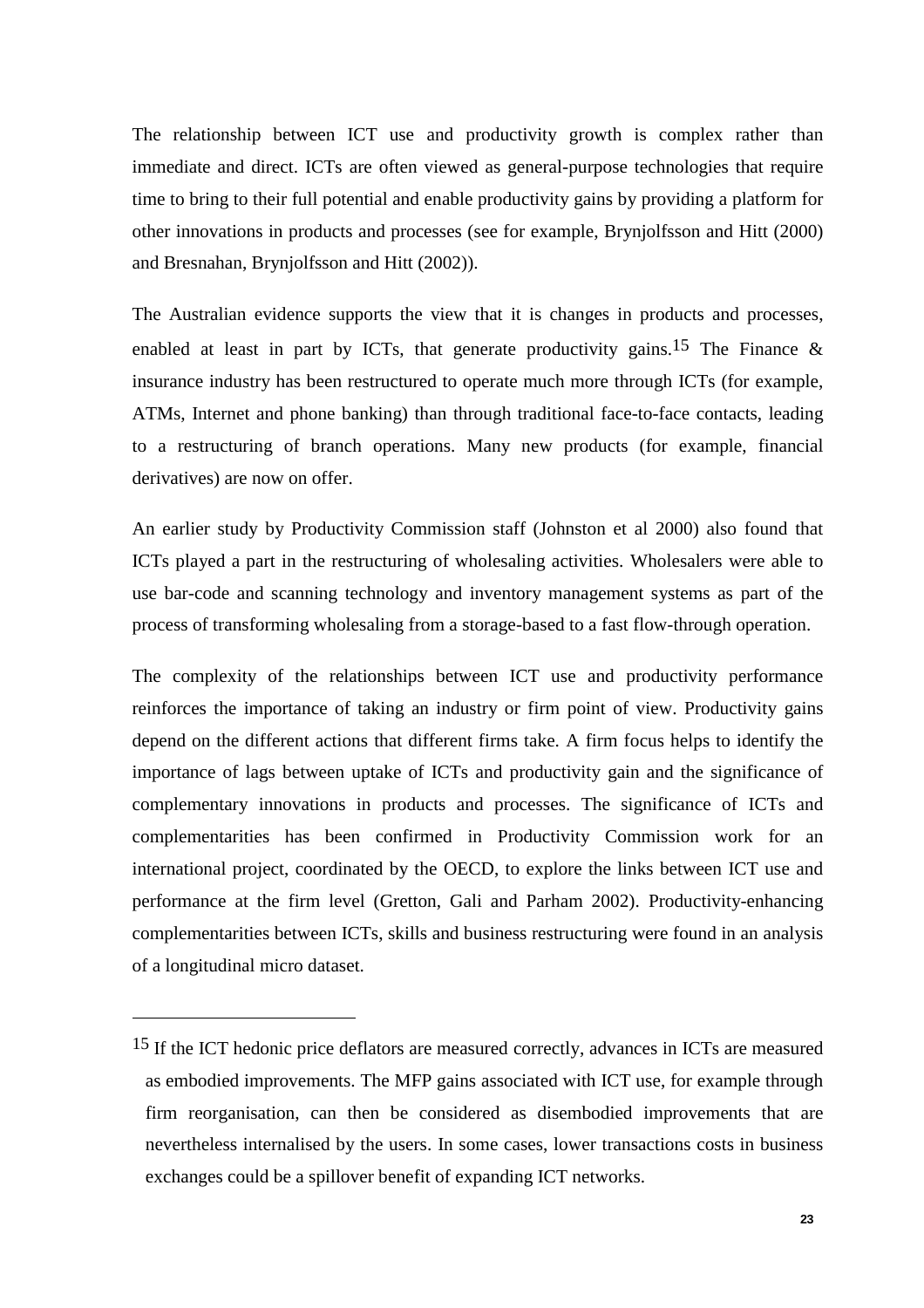The main conclusion from the above growth accounting is that the rapid uptake of ICTs has had important but comparatively small influence on aggregate productivity growth in Australia. It appears to account for, at most, 1 or 2 tenths of a percentage point of Australia's 1.1 percentage point MFP acceleration. On the other hand, ICTs have had more marked productivity effects in individual firms and industries. ICTs would appear to provide at least partial explanation for the acceleration in the new set of service industries particularly Finance & insurance, Construction and Wholesale trade.

However, the mere availability of new ICT technologies does not explain why Australian businesses adopted them with such vigour from the mid-1980s and put them to such productive use in the 1990s. After all, Australia's prior history was generally one of relatively slow adoption of advanced technologies. And whilst new ICTs have been available worldwide, many other advanced countries have not been as quick or productive on the uptake. A probable explanation for this conundrum is provided later.

### **4 Other explanations**

The conclusion that ICTs have only contributed a relatively small part of the acceleration leaves the vast bulk of Australia's improved performance unexplained — an unsatisfactory point on which to finish this paper. This section briefly draws on other work to at least consider other possible explanations.

### **4.1 Education and skills**

Steve Dowrick has reminded us of the importance of skills in the workforce as a source of growth, both directly as an 'embodied' labour input and indirectly in fostering absorption and further development of technology (see Dowrick 2002a,b and the Dowrick paper in this volume). He has highlighted the increase in school retention rates and labour force participation of females over the past 10-15 years. Based on a review of the empirical literature, Dowrick finds that raising Australia's average years of schooling by 0.8 could raise Australia's annual rate productivity growth by a third of a percentage point through direct and indirect means.

Whilst Dowrick casts his analysis in a long-term framework (given the time required for the flow of educational attainments to affect the average across the stock of employment), it is nevertheless of considerable interest to see if higher skills could have played a part in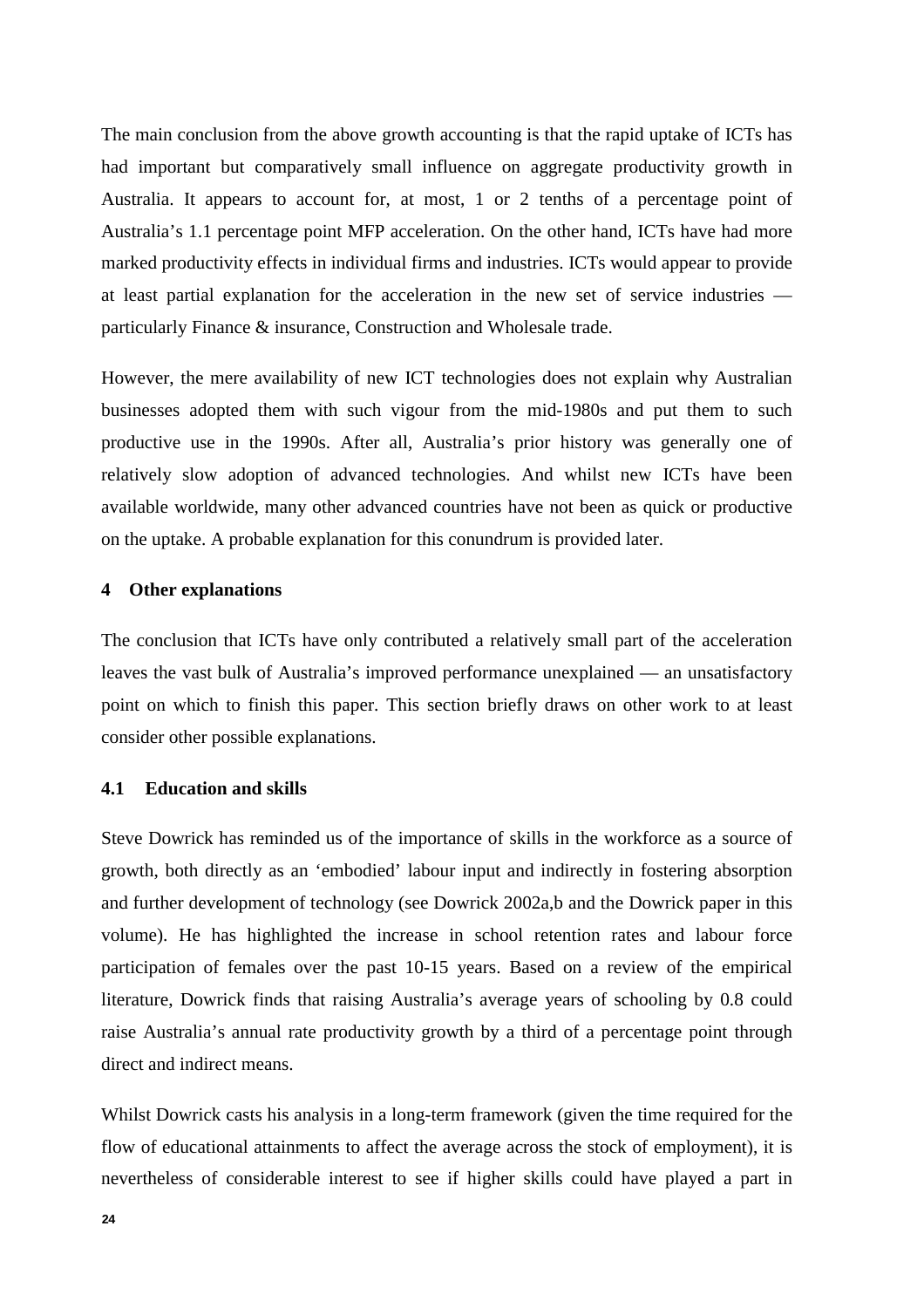Australia's 1990s productivity surge. The information presented in Dowrick's papers shows that Australia (along with New Zealand) had the highest average schooling across countries in 1960, but average attainment grew faster in comparator countries over the next four decades, so that Australia slipped significantly in position by 2000. Nevertheless, the increase in average schooling in Australia was higher in the 1990s than in the 1980s.

Productivity Commission colleagues, Barnes and Kennard (2002), have added more information. They examined preliminary ABS research that takes account of changes in workforce composition in the construction of a 'quality-adjusted' labour input series. This series reflects changes in the labour inputs of groups identified by gender, educational attainment and potential workforce experience. Taking into account workforce experience, the growth in skills was faster in the 1980s than in 1990s.

Barnes and Kennard's work suggests that increased education and skills has not had a direct effect on 1990s MFP growth through human capital deepening. The relative increase in skills in the 1980s, accounted for the order of 0.3 of a percentage point of average annual MFP growth. But, the skill contribution *decelerated* to around 0.05 of a percentage point from 1993-94. The direct contribution of skills to the 1990s productivity acceleration is *negative* on these numbers.

However, indirect effects, where education and skills assist the absorption of technology, could still be important. Links to the absorption of ICTs is a particular case in point and, as noted above, complementarities between skills and ICT use have been empirically confirmed. On the other hand, there is a gap in the ability of education and skill levels to explain the broad sweep of Australia's productivity performance. When Australia's average years of schooling was above other countries around the 1960s and early 1970s, the rate of productivity catch-up was relatively poor. After a period of relatively slow growth in attainment and when Australia's average schooling had fallen below other countries, the rate of productivity catch-up was relatively high. Without undermining the general importance of education and skills, this suggests that other factors were acting as the main constraint on productivity growth in earlier decades and as the main facilitators of productivity growth in the 1990s. It is also difficult to explain the industry sources of the productivity acceleration in terms of education and skills — perhaps not so much in financial intermediation, but certainly in Wholesale trade.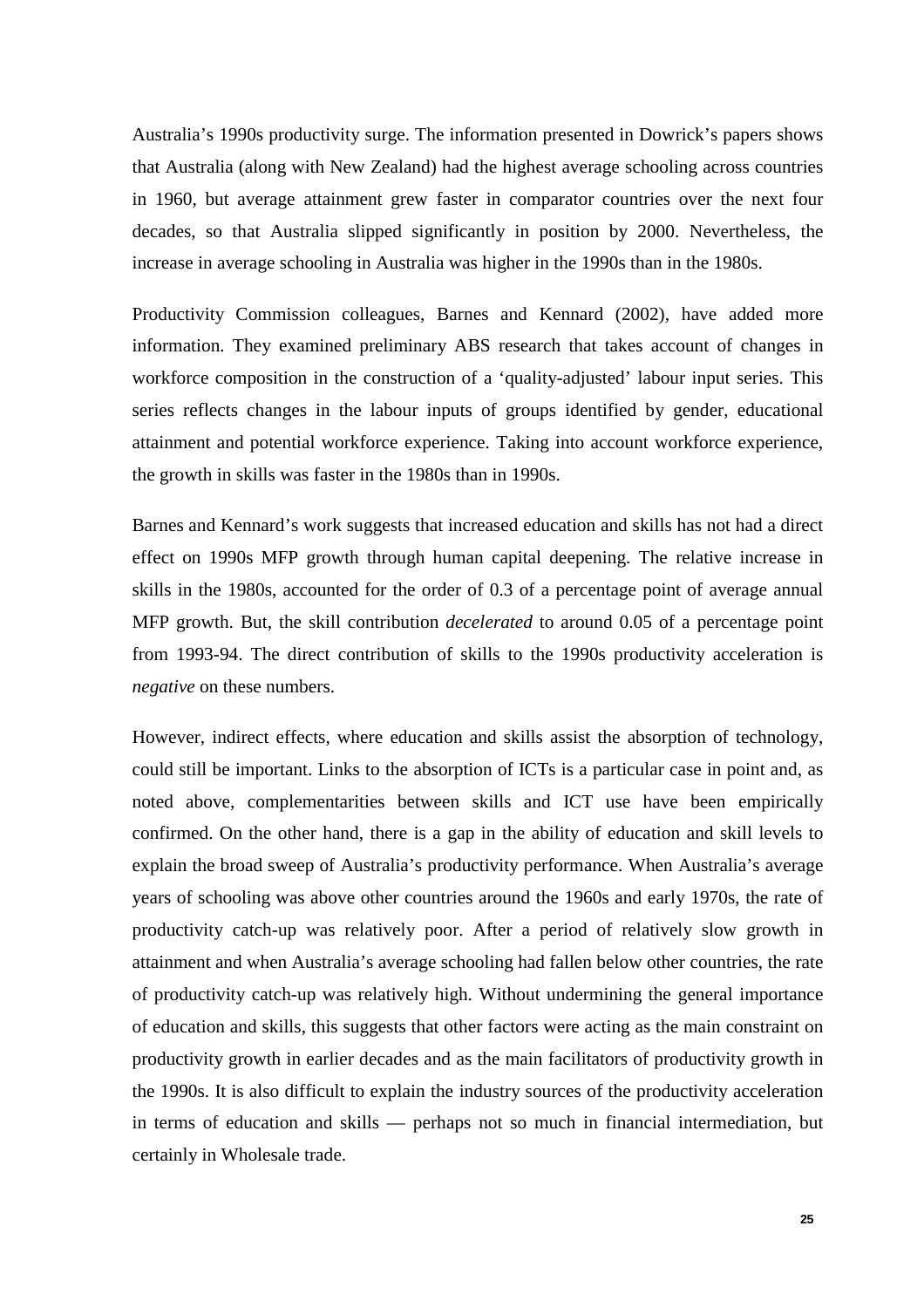### **4.2 Policy reforms**

By the 1980s, Australia's continued slippage on the international league table of average income, combined with pessimism about the future, galvanised community support for governments to take policy action to address structural weaknesses in the Australian economy. Key objectives were to raise growth in productivity and living standards.

Policy reforms, which have been introduced progressively since the mid-1980s, have included: deregulation of access to finance; floating the currency; marked reductions in barriers to trade and foreign direct investment; commercialisation (and some privatisation) of government business enterprises; strengthening domestic competition; and increasing labour market flexibility.

Policy reforms were designed to improve productivity performance by:

- sharpening incentives to be more productive, chiefly by strengthening competition from domestic and overseas sources;
- opening the economy to trade, investment, technologies and know-how developed overseas; and
- providing greater flexibility (for example, less regulatory restriction, more flexible labour markets) to adjust production processes and firm organisation to improve productivity.

It may be a matter of logic that, if previous policy frameworks were holding productivity growth in check, reform of those frameworks would allow productivity to accelerate. But empirical evidence is needed to confirm the importance of reforms.

A number of analysts, calling on a range of empirical and other evidence, have found that microeconomic policy reforms have played a major role in Australia's productivity surge (see, for example, PC 1999, Bean 2000, Dowrick 2000, Forsyth 2000, OECD 2001b). Macroeconomic policies have also been framed in ways that have helped to maintain stability in output growth.

However, it is difficult to put a particular order of magnitude on the influence of policy reforms on productivity growth. Formal analysis is not straightforward, particularly since it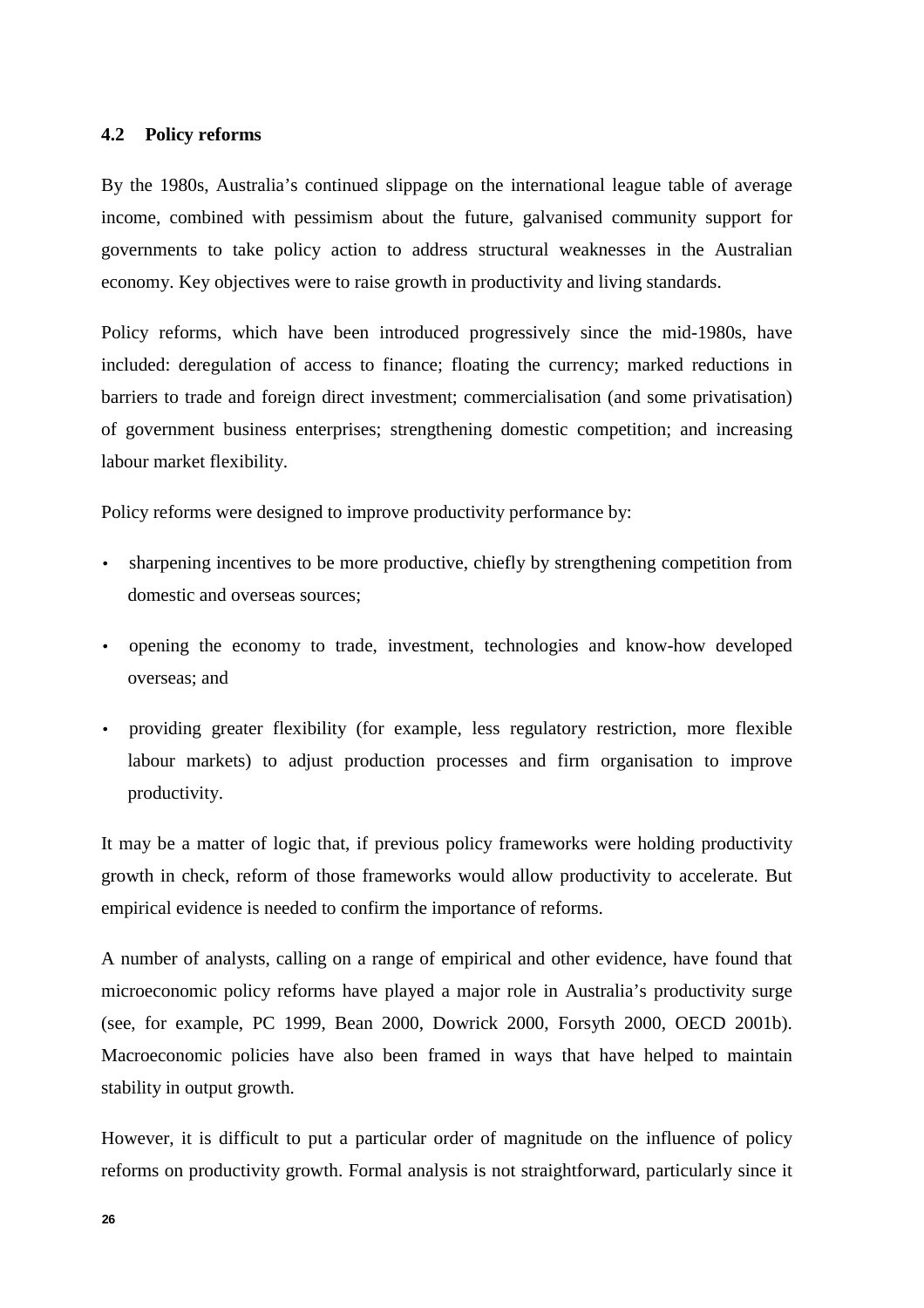is difficult to construct a measure of policy reform at the aggregate level that accurately quantifies the timing, breadth and intensity of reforms. By definition, reforms have operated at the micro level through a mixture of industry measures (eg deregulation, commercialisation of government enterprises), sectoral measures (eg phased reductions in tariffs on manufactures) and general measures (eg deregulation of access to finance and the introduction of enterprise flexibility into workplace bargaining). Furthermore, it is difficult to specify a structure of lags between implementation of reforms (which was often graduated) and production response.

Despite these difficulties, Salgado (2000) found a positive link between structural reforms and aggregate productivity growth. On his estimates, reforms contributed between 0.5 and 0.9 of a percentage point at the aggregate level. Empirical support is also found in detailed industry and firm case studies (see, for example, PC 1999). For example, the links between policy reforms and strong productivity responses in government business enterprises (see section 2) can be firmly established. And there are evident links between reforms and trends in proximate determinants of productivity growth, such as openness to trade and investment, industry specialisation (including intra-industry trade), uptake of advanced technologies, business R&D and rates of innovation (PC 1999).

The influence of policy reforms can explain the developments in the Australian economy outlined in section 2. It can explain improvements in efficiency (MFP growth rather than capital deepening). Reforms were intended to realise catch-up gains by forcing and enabling businesses to improve technical efficiency (moving towards best practice), reduce or close inefficient operations and adopt a more innovative, market-driven culture. Delayed success in catch-up, facilitated by policy reforms, can explain Australia's transition from an international laggard to a frontrunner in productivity growth. It would also provide a 'homegrown' or Australian-specific explanation for the productivity success in the 1990s.

Reforms could also help to explain the emergence of rapid and innovative use of ICTs in the 1990s. With stronger competitive incentive, businesses became more alert to the opportunities that new technologies provide and, with greater flexibility, became better able to put them to productive use.

But can the introduction of policy reforms explain the industry sources of the productivity acceleration? The incidence of reforms is clear in areas such as Electricity, gas & water, and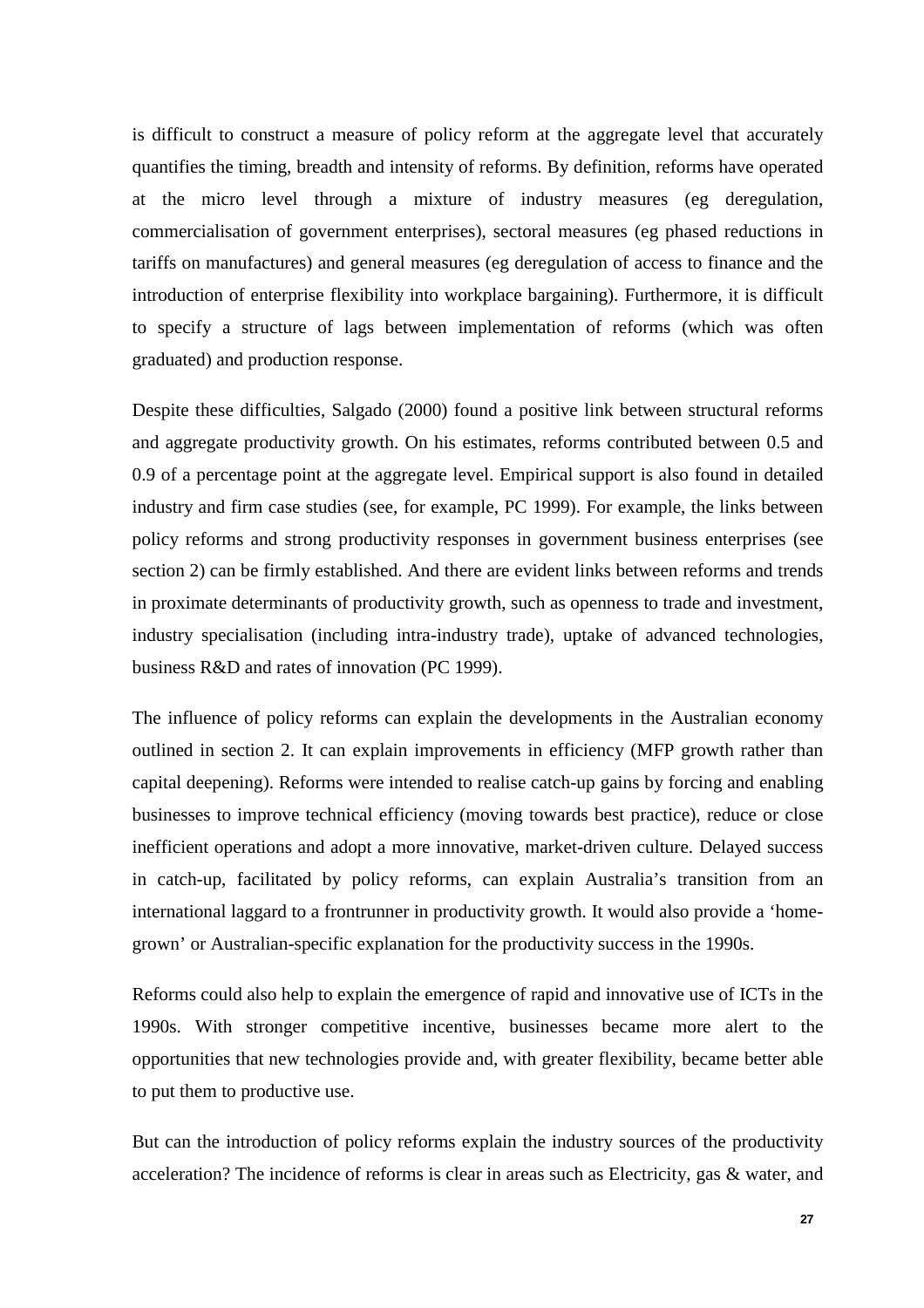parts of Communications services and Transport & storage, following reforms to the operations of government enterprises. Financial intermediation has also been subject to farreaching reforms over many years. But what about the stand-out performer, Wholesale trade?

Johnston et al (2002) found that reforms were acting as underlying drivers and facilitators of productivity gains in wholesaling. It was not so much that wholesaling became much more ICT intensive or that new 'breakthrough' technologies became available. It was more that the competitive incentives to be productive became stronger and that new flexibilities became open to businesses to use ICTs as part of a more general process of restructuring and transformation. For example, the motor vehicle industry was looking for efficiencies all along the 'value chain', including in distribution, to meet the increased competition from cheaper imports entering under lower border protection. Distribution has increasingly involved streamlined delivery of imported products and more customised products from local producers building fewer models at fewer production plants. Another contributor in some areas of wholesaling was the reform of industrial relations processes that allowed greater labour flexibility through the introduction of split shifts and reduced the rigidity of job demarcations.

A plausible explanation for the productivity gains in wholesaling is that, under increased competitive pressure, businesses rationalised production facilitates and took advantage of more efficient transport and information systems to reconfigure their distribution processes. They greatly reduced costs of storage and handling in the process. The large productivity gains in wholesaling were passed on, with profit margins declining in the 1990s (Parham, Barnes, Roberts and Kennett 2000).

## **5 Conclusions**

Australia's labour productivity and MFP growth reached record highs in the 1990s. An acceleration of over 1 percentage point shifted Australia from being a laggard to being a frontrunner on productivity growth among OECD countries. Higher labour productivity growth in the 1990s came from improved efficiency rather than capital deepening. A new set of service industries, particularly Wholesale trade, Construction and Finance & insurance, appear to be at the heart of the productivity acceleration.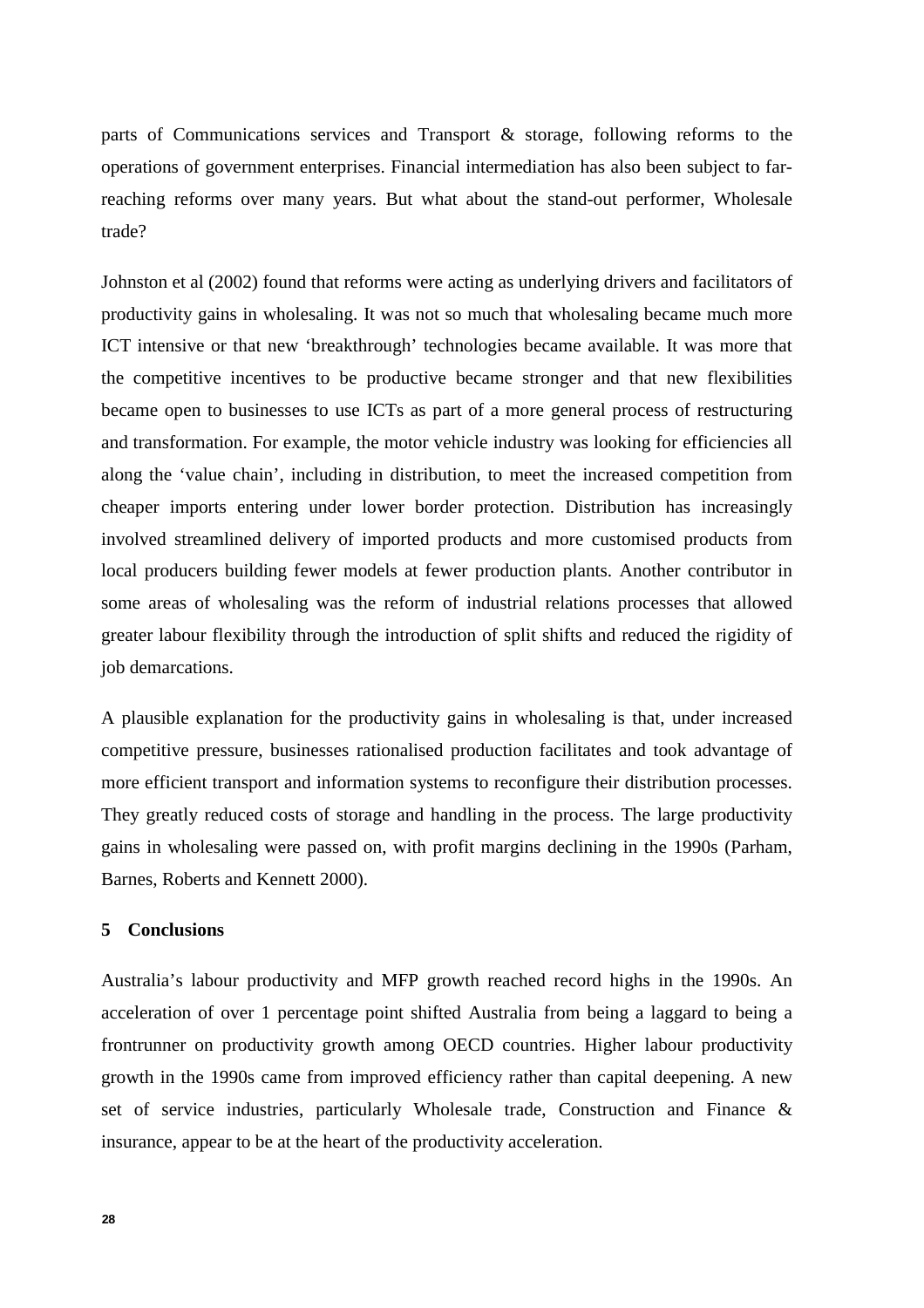Taking into account the historical and international trends, it seems clear that the Australian economy has embarked on a process of catch-up, much-delayed in comparison with many other high-income countries. Australia has not been favoured in comparison to other countries by some new technology, a change in the structure of industries, a leap forward in the skills of the workforce or any other obvious structural factor. It seems that there has been a general improvement in efficiency of resource use that has narrowed, but not eliminated, the productivity gap with many other advanced economies.16

This paper has concentrated on the role that ICTs may have played in Australia's productivity surge. Australia is a high user but low producer of ICTs. As an importer of ICTs it has benefited from terms of trade effects as ICT prices have declined. Australian businesses have also used ICTs in 'smart' ways — taking advantage of the product and process innovations that ICTs enable. These have been a source of productivity gain for firms. And ICTs have played a role in the service industries contributing to the acceleration in aggregate productivity.

However, the overall contribution of ICTs to higher aggregate productivity growth in terms of frontier shifts has been relatively small. Comparison with the USA suggests that use of ICTs could only account for 1 or 2 tenths of a percentage point of the underlying productivity acceleration. This result is lower than that found in previous US and Australian studies, which have overstated the contribution of ICTs to productivity growth by failing to control for cyclical influences.

An increase in educational attainment and skills may also have contributed in some small measure to Australia's productivity surge. The timing of increased skills — faster in the 1980s than the 1990s — and the extent of the increase — slower in Australia than in other

 $\overline{a}$ 

<sup>16</sup> A remaining productivity gap at the aggregate level is evident in the data presented in section 2. Research at the Groningen Growth and Development Centre on sectoral comparisons (van Ark and Timmer 2002) suggests that Australia has slipped further behind US labour productivity levels in two areas of strong US growth — manufacturing (where Australia remains at around 40 per cent of US levels) and wholesale and retail trade (around 50 per cent of US levels). In transport and communications, however, Australia has moved further ahead of the USA since 1980 and is now about 150 per cent of the US level.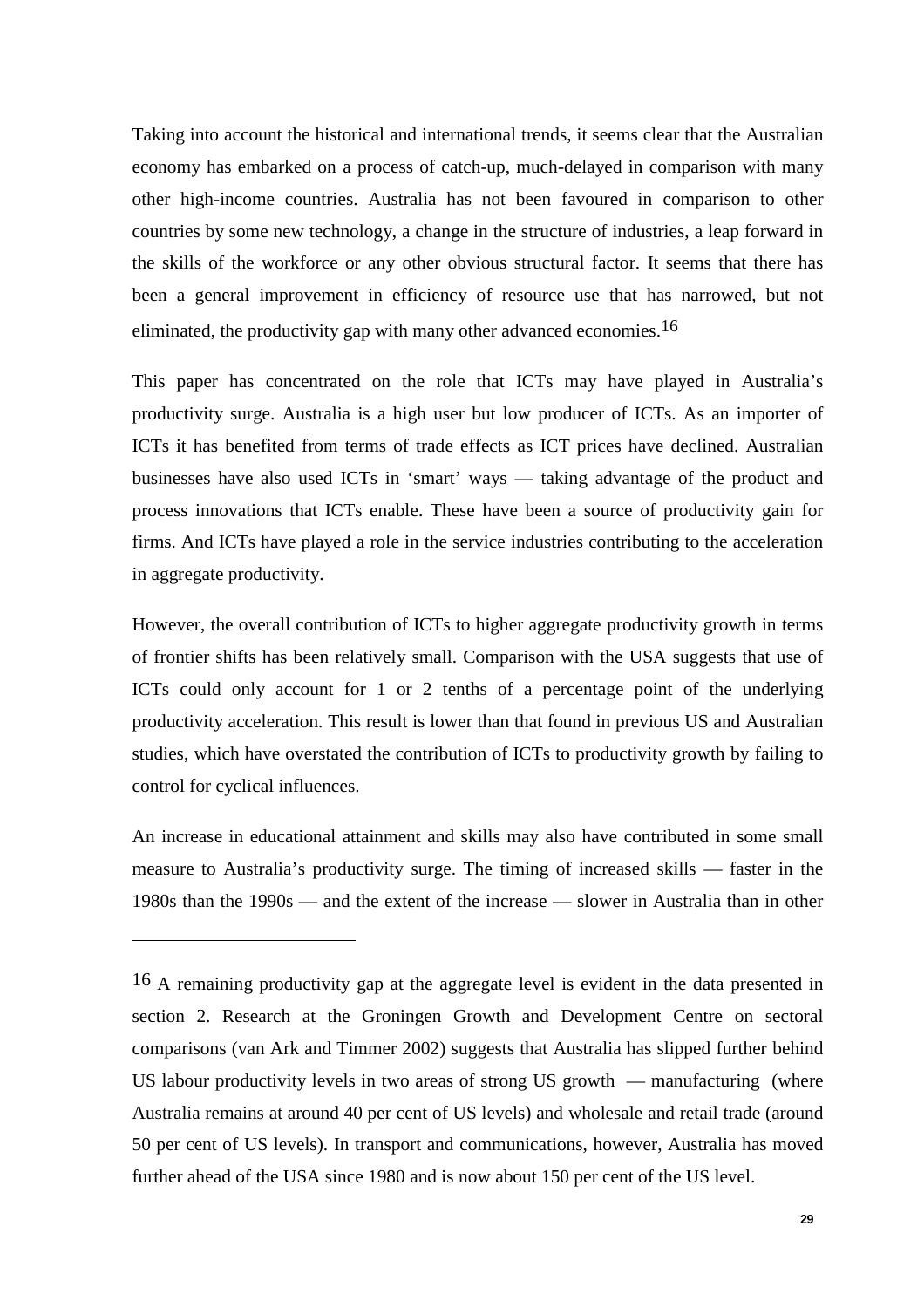countries — do not sit well with Australia's historically and internationally strong productivity surge in the 1990s. There would appear to be only a weak link between skills and the industry sources of productivity growth — particularly in wholesaling.

Nevertheless, education and skills could still have some indirect influence through absorption of technology. The uptake and productive use of ICTs is a particular case in point. (The productivity impacts of skills and ICTs would therefore not be additive.)

There is theoretical and empirical support for policy reforms playing a substantial role in Australia's productivity surge through catch-up gains in efficiency. Nevertheless, further empirical evidence would help to bolster this conclusion. Policy reforms also provide plausible explanation for Australia's shift from laggard to frontrunner and the industry sources of the productivity acceleration.

Rather than being 'alternative' explanations, reforms ICTs and skills can be seen as complementary. In a more competitive open and flexible business environment, Australian businesses were forced and enabled to restructure in order to catch up. They also became more alert to opportunities that new technologies, such as ICTs, could provide and either incorporated them in their restructuring moves or new firms emerged to take the new opportunities. That is, reforms played a part in driving the uptake of ICTs and in enabling them to be used productively. The right amount and mix of education and skills also assisted the use of ICTs and the identification and implementation of ways to take advantage of what the new technologies could offer.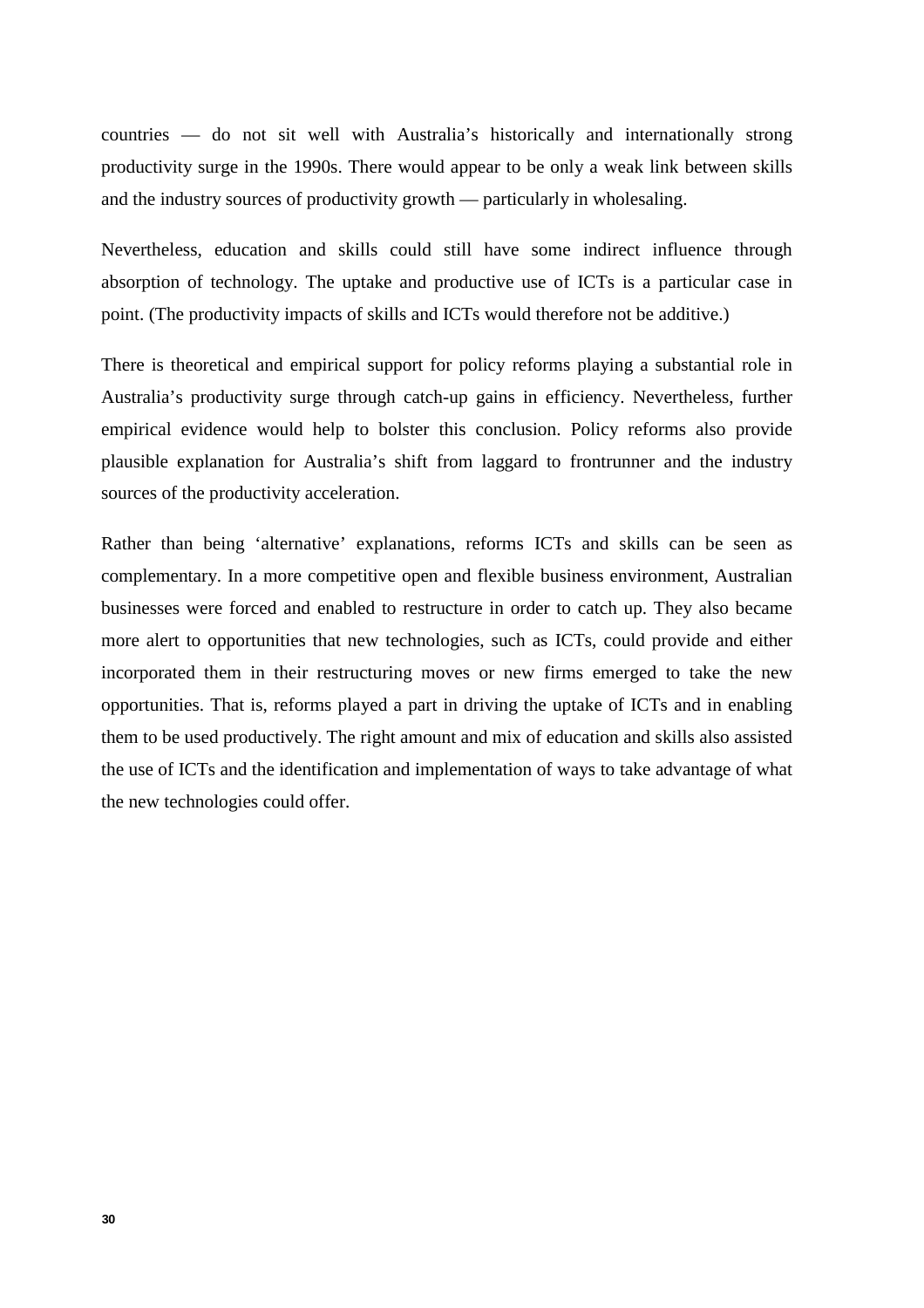#### **References**

- Aizcorbe, A. 2002, 'Why Are Semiconductor Prices Falling So Fast? Industry Estimates and Implications for Productivity Measurement' Federal Reserve Board, (mimeo).
- Barnes, P. and Kennard, S. 2002, *Skill and Australia's Productivity Surge*, Productivity Commission Staff Research Paper, Canberra.
- Bean, C. 2000, 'The Australian Economic 'Miracle': A View from the North' in D. Gruen and S. Shrestha (eds), *The Australian Economy in the 1990s*, Conference proceedings, Reserve Bank of Australia, July.
- Bresnahan, T., Brynjolfsson, E. and Hitt, L. 2002, 'Information Technology, Workplace Organization, and the Demand for Skilled Labour: Firm-level Evidence', *Quarterly Journal of Economics*, February, pp. 339-376
- Brynjolfsson, E. and Hitt, L. 2000, 'Beyond Computation: Information Technology, Organizational Transformation and Business Performance', *Journal of Economic Perspectives*, vol. 14, no. 4, Fall.
- CEA (Council of Economic Advisors) 2001, *Economic Report of the President*, Transmitted to Congress, January 2001, United States Government Printing Office, Washington.
- CSLS (Centre for the Study of Living Standards) 2000, *Trend Productivity and the New Economy*, Paper prepared for the Economic Policy Institute, September.
- Dowrick, S. 2000, 'The Resurgence of Australian Productivity Growth in the 1990s: Miracle or Mirage?', Paper presented to the 29<sup>th</sup> Annual Conference of Economists.
- —— 2002a, 'The Contribution of Innovation and Education to Economic Growth', Paper presented at Melbourne Institute Economic and Social Outlook Conference, *Towards Opportunity and Prosperity*, 4-5 April.
- —— 2002b, 'Growth Prospects for Australia: Lessons from the Revolution and Counterrevolution in the Theory of Economic Growth', Paper presented at Melbourne Institute Economic and Social Outlook Conference, *Towards Opportunity and Prosperity*, 4-5 April.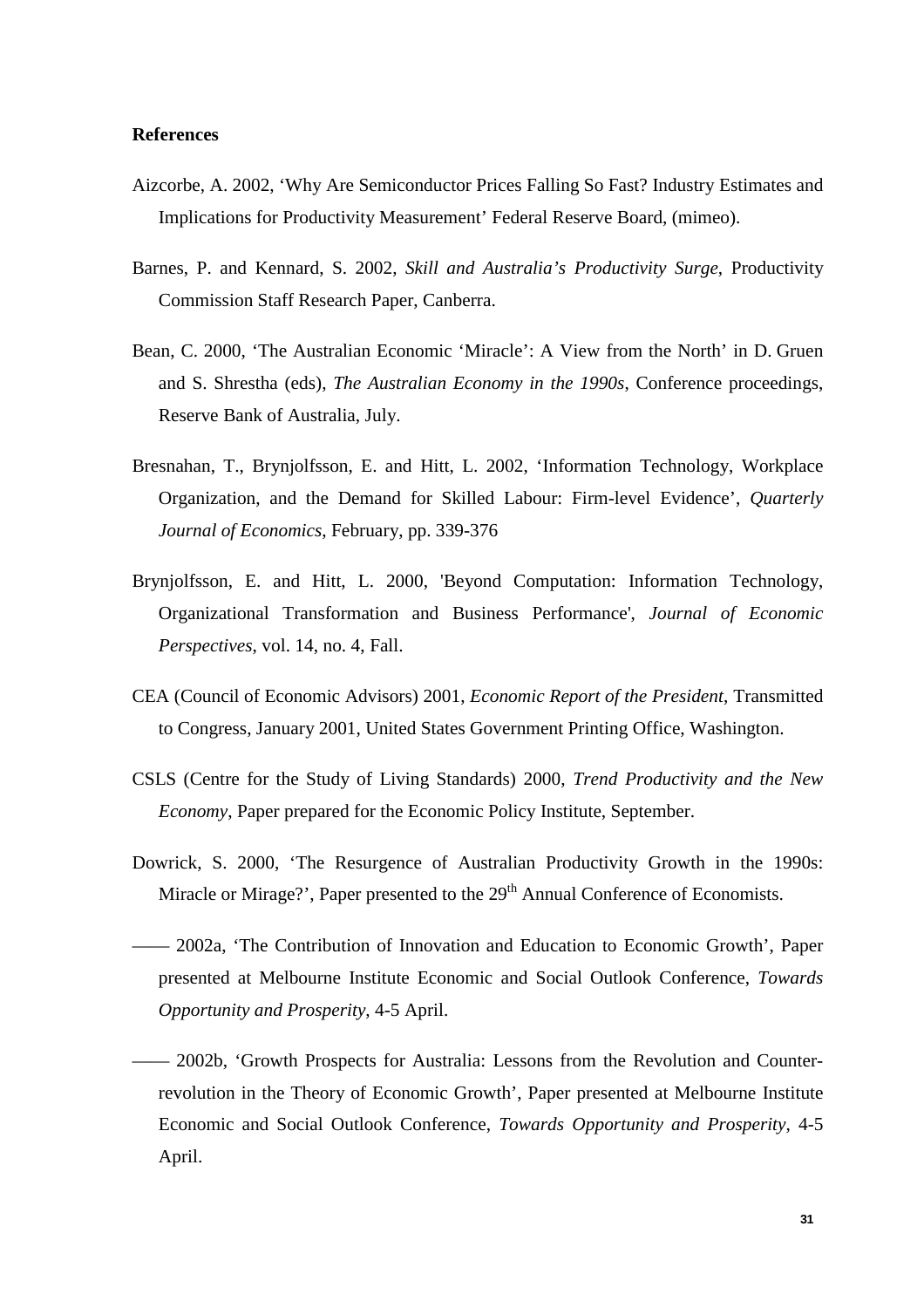- Forsyth, P. 2000, 'Microeconomic Policies and Structural Change' in D. Gruen and S. Shrestha (eds), *The Australian Economy in the 1990s*, Proceedings of a Conference , Reserve Bank of Australia, 24-25 July, pp. 235-267.
- Gretton, P., Gali, J. and Parham, D. 2002, 'Uptake and Impacts of the ICTs in the Australian Economy: Evidence from Aggregate, Sectoral and Firm Levels', paper presented at the Workshop on ICT and Business Performance Conference, 9 December, OECD, Paris
- Gordon, R. 2000, 'Does the "New Economy" Measure up to the Great Inventions of the Past?', *Journal of Economic Perspectives*, vol. 14, no. 4, Fall, pp. 49-74.
- Gullickson, W. and Harper, M. 1999, 'Possible Measurement Bias in Aggregate Productivity Growth', *Monthly Labour Review*, vol 122(2), February pp.47-67.
- IC (Industry Commission) 1995, *The Growth and Revenue Implications of Hilmer and Related Reforms*, Final Report by the Industry Commission to the Council of Australian Governments, AGPS, Canberra.
- Johnston, A., Porter, D., Cobbold, T. and Dollamore, R. 2000, *Productivity in Australia's Wholesale and Retail trade*, Productivity Commission Staff Research Paper, AusInfo, Canberra.
- Jorgenson, D. and Stiroh, K. 2000, 'Raising the Speed Limit: US Economic Growth in the Information Age', *Brookings Papers on Economic Activity*, no. 1, pp. 125-211.
- Maddison, A. 2001, *The World Economy: A Millenial Perspective*, OECD Development Centre, OECD Paris.
- McGuckin, R. and van Ark, B. 2002, *Performance 2001: Productivity, Employment and Income in the World's Economies,* The Conference Board, Research Report R-1313-02- RR.
- Nordhaus, W. 2001, 'Productivity Growth and the New Economy', *NBER Working Paper* 8096. Cambridge MA, January.
- OECD 2001a, *The New Economy: Beyond the Hype*, The OECD Growth Project, OECD, Paris.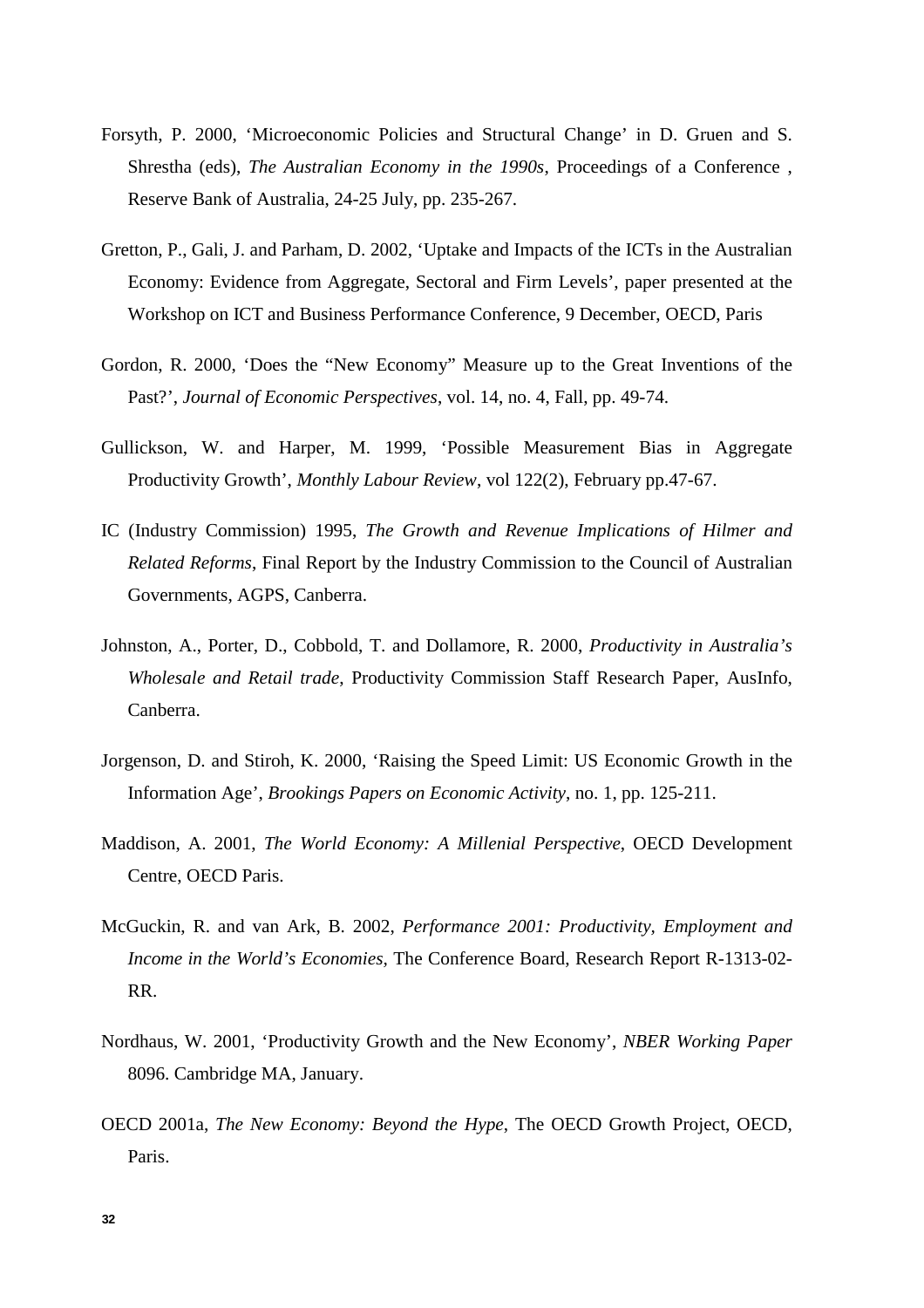—— 2001b, *OECD Economic Surveys: Australia*, OECD, Paris.

—— 2002, *Measuring the Information Economy,* OECD, Paris.

- Oliner, S. and Sichel, D. 2000, 'The Resurgence of Growth in the Late 1990s: Is Information Technology the Story?', *Journal of Economic Perspectives* , vol. 14, no. 4, Fall.
- Parham, D. 1999, *The New Economy? A New Look at Australia's Productivity Performance*, Productivity Commission Staff Research Paper, AusInfo, Canberra, May.
- Parham, D., Barnes, P., Roberts, P. and Kennett,S. 2000, *Distribution of the Economic Gains of the 1990s*, AusInfo, Canberra, November.
- Parham, D., Roberts, P. and Sun, H. 2001, *Information Technology and Australia's Productivity Surge,* Productivity Commission Staff Research Paper, AusInfo, Canberra.
- PC (Productivity Commission) 1996, *Stocktake of Progress on Microeconomic Reform*, AGPS, Canberra
- —— 1999, *Microeconomic Reforms and Australian Productivity: Exploring the Links*, Commission Research Paper, AusInfo, Canberra, November.
- Pilat, D. and Lee, F. 2001, 'Productivity Growth in ICT-producing and ICT-using Industries: A Source of Growth Differentials in the OECD?', *STI Working Paper 2001/4*, OECD, Paris.
- Salgado, R. 2000, 'Australia: Productivity Growth and Structural Reform' in *Australia – Selected Issues and Statistical Appendix*, IMF Country Staff Report 00/24.
- Simon, J. and Wardrop, S. 2001, 'Australian use of Information Technology and its Contribution to Growth', Paper prepared for the Conference of Economists, Perth, September (mimeo).
- Stiroh, K. 2001, 'Information Technology and the US Productivity Revival: What Do the Industry Data Say?', Federal Reserve Board of New York (mimeo).